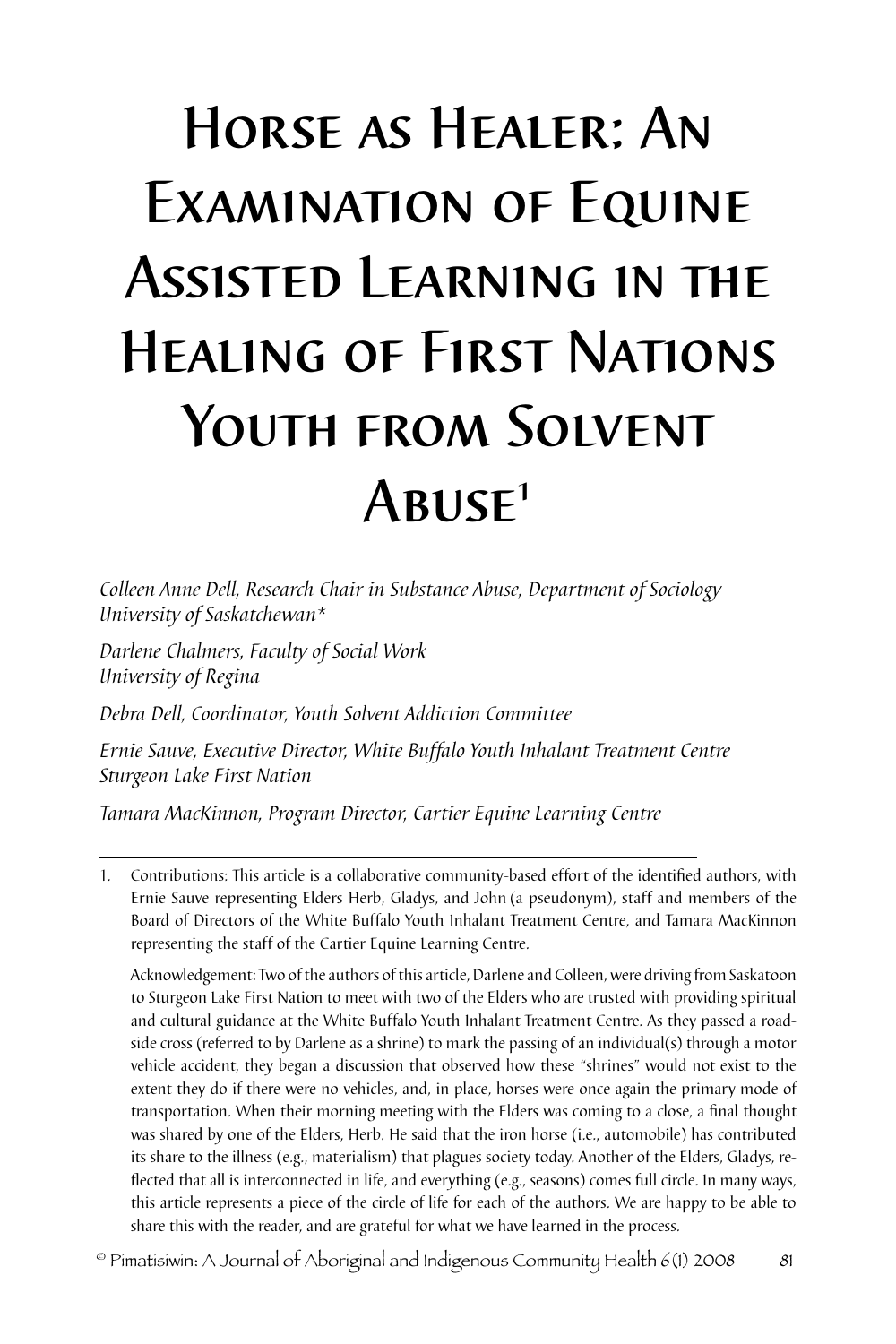### **ABSTRACT**

Canada is an international leader in providing residential treatment to First Nations youth who abuse solvents. The residential centres are linked through the national Youth Solvent Addiction Committee (YSAC), which provides theoretical direction for the treatment provided at the centres. In this article, we discuss YSAC's culture-based model of resiliency, and illustrate it through the offering of Equine Assisted Learning (EAL) at one of the residential centres — the White Buffalo Youth Inhalant Treatment Centre. YSAC has expanded the Western concept of resiliency, which focuses on the individual, to include both the individual and community. A Western worldview associates several resiliency dynamics with an individual, including insight (which is internal) and external relationships; whereas from a First Nations worldview, YSAC identifies an individual at the same time being their inner spirit (internal) and relations with their collective community. White Buffalo's application of a culture-based model of resiliency is illustrated from the intersecting perspectives of its program, the Cartier Equine Learning Centre's EAL program, and Elders' stories. We also highlight through the EAL example how YSAC's culture-based model of resiliency and a Western health promotion approach are complementary. There is much to be learned from YSAC's holistic approach to treatment and healing for both First Nations and Western health promotion responses to substance abuse. A limitation of this article is that we discuss the theoretical intersections between a culture-based model of resiliency, EAL, and health promotion, but do not test them empirically. We conclude the article with five key research suggestions as next steps to further our understanding of EAL, and with a specific emphasis on how it relates to First Nations community health.

> *The healing path supported by the [White Buffalo] program is about making connections to one's self as well as the universal family of Creation. Youth drawing on community supports to strengthen their resilience is central to the Creation story (Dell, Hopkins, and Dell, 2005, p. 8).*

### Introduction

Canada is an international leader in providing residential treatment to First Nations youth who abuse solvents. Of its 8 treatment centres, 5 have been in operation for over a decade, a laudable achievement given that internationally most centres close down within the same year they are established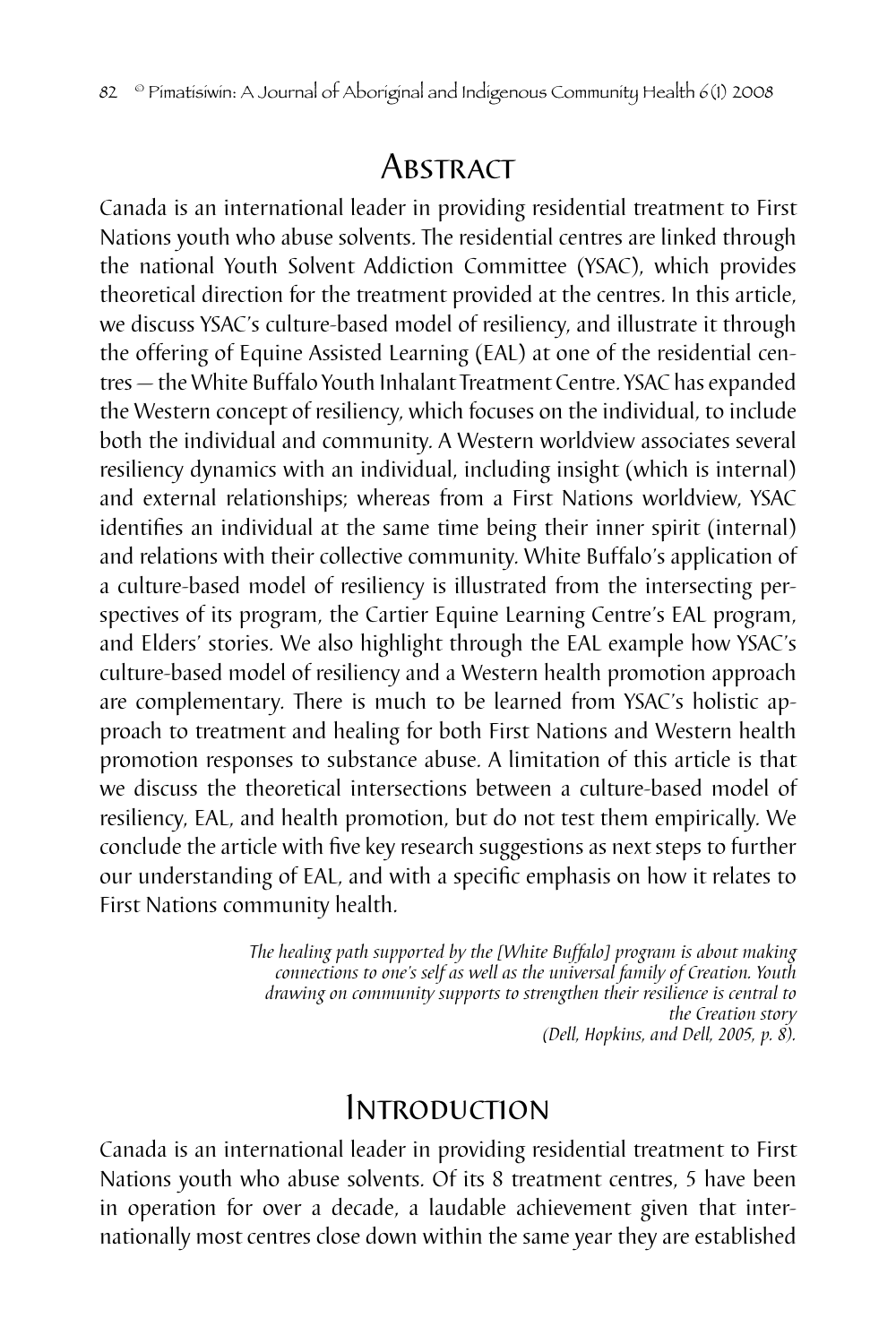(Substance Abuse and Mental Health Services Administration, 2003). The Canadian centres are linked through the national Youth Solvent Addiction Committee (YSAC) network. The network provides theoretical direction for the treatment provided at the centres and strength-based counselor training opportunities, emphasizing a culture-based resiliency model. One of the YSAC treatment facilities, the White Buffalo Youth Inhalant Treatment Centre, has expanded its programming to include Equine Assisted Learning (EAL). White Buffalo has partnered with the Cartier Equine Learning Center to offer EAL.

In this article, we discuss how YSAC's culture-based model of resiliency is put into practice at White Buffalo through the example of EAL. The application of this model to a horse-assisted learning program is a unique contribution to the literature. YSAC has expanded the Western concept of resiliency, which focuses on the individual, to include both the individual and community. Within a Western worldview, several resiliency dynamics are associated with an individual, including insight (which is internal) and external relationships. Within a First Nation's worldview, an individual is at the same time their inner spirit (internal) and relations with their collective community. Resiliency is "... a balance between the ability to cope with stress and adversity [inner spirit] and the availability of community support" (Dell, Hopkins, and Dell, 2005, p. 5). This definition is operationalized at White Buffalo through traditional First Nations teachings alongside such programs as EAL, with specific attention paid in this case to the historic and contemporary role of the horse within the lives of First Nations people. Both concepts which comprise YSAC's definition of resiliency — the inner spirit of an individual and their community support — are illustrated using the example of EAL from the intersecting perspectives of White Buffalo's volatile solvent abuse program, Cartier Equine Learning Center's EAL program, and Elders' stories.

Using the example of EAL, we also highlight in this article how YSAC's culture-based model of resiliency and a Western health promotion approach are complementary. Both emphasize the importance of the individual *and*  the larger community in understanding and responding to health needs. It follows that there is much to be learned from YSAC's holistic approach to treatment and healing that can be of assistance to both First Nations and Western health promotion responses to substance abuse. A limitation of this article is that we discuss the theoretical intersections between a culture-based model of resiliency, EAL, and health promotion, but we do not test them em-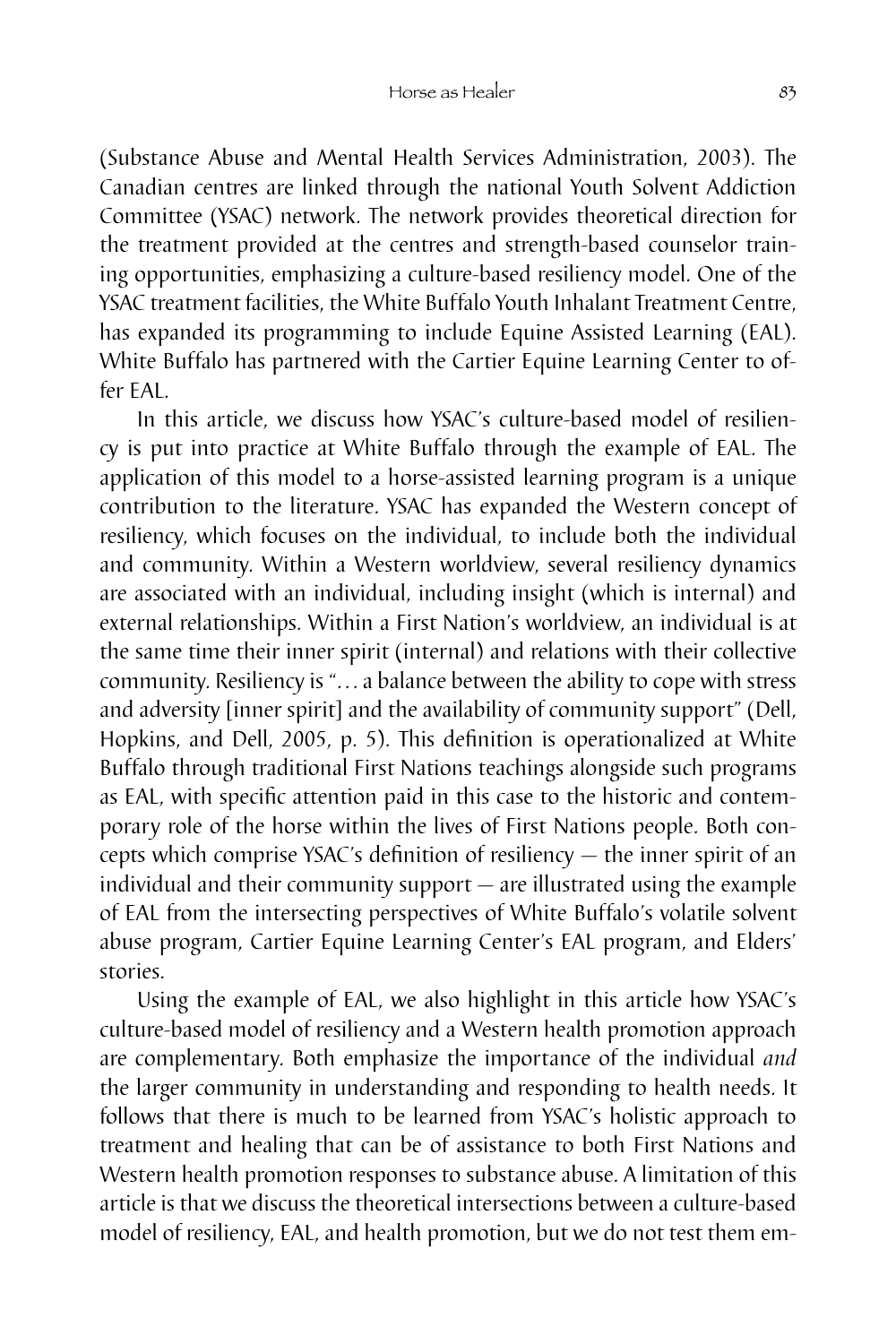pirically. We conclude the article with five key research suggestions as next steps to further our understanding of EAL, and in particular as it relates to First Nations community health.

### Volatile Solvent Abuse

According to a 2005 report commissioned by the World Heath Organization, the deliberate inhalation of volatile solvents and aerosols<sup>2</sup> is an increasing global problem. In Canada, attention to volatile solvent abuse (VSA) among Indigenous youth was publicly recognized with a widely played media clip in 1993 of Innu youth in Davis Inlet, Newfoundland getting high by sniffing gasoline. In 1996, a major response to VSA was undertaken on the part of First Nations people and Health Canada's First Nations and Inuit Health Branch; several residential youth solvent treatment centres were established.

Volatile solvent abuse is the deliberate inhalation of fumes or vapours given off from a substance for its intoxicating and mind-altering effect (National Drug Abuse Information Centre, 1998). Volatile solvents are a large and diverse group of chemical compounds located in hundreds of household and industrial products, including paint thinner, glue, gasoline, and correctional fluid (Dell and Beauchamp, 2006; Howard et al., 2008). The health effects of inhaling can be acute, and include frostbite and burns (Albright et al., 1999; Janezic, 1997), brain and nerve cell damage (Basu et al., 2004; Dewey, 2002), and sudden heart failure (Ballard, 1998; Wille and Lambert, 2004). The social effects are equally destructive, and include poor academic performance (Basu et al., 2004; Carroll et al., 1998), decreased mental wellness (Kurtzman et al., 2001; Mosher et al., 2004), spiritual harm (Etsten, 2005; Dell and Graves, 2005) and problem behaviour, such as delinquency (Best et al., 2004; Jacobs and Ghodse, 1998).

The rate of VSA among First Nations and Inuit youth, and youth generally, is not well documented in Canada. The most recent national survey on substance use and abuse among Canadians 15 and older found that 1.9% of males and 0.7% of females reported using a volatile solvent in their lifetime (Adlaf, Begin, and Sawka, 2005). This is an increase from the 1994 reported

<sup>2.</sup> "A solvent is a chemical in a liquid or semi-solid state that dissolves other substances (e.g., nail polish remover). The word volatile refers to the rapid evaporation of chemicals in products to a gas or vapour when they are exposed to air.... Aerosol and spray cans contain a product (e.g., shaving cream) under the pressure of a propellant. Propellants are typically solvents and are used to dissolve the content of the can so it can be sprayed" (Dell and Beauchamp 2006, p. 1). Volatile solvent abuse is commonly referred to as inhalant abuse, since inhaling is the mode of ingestion.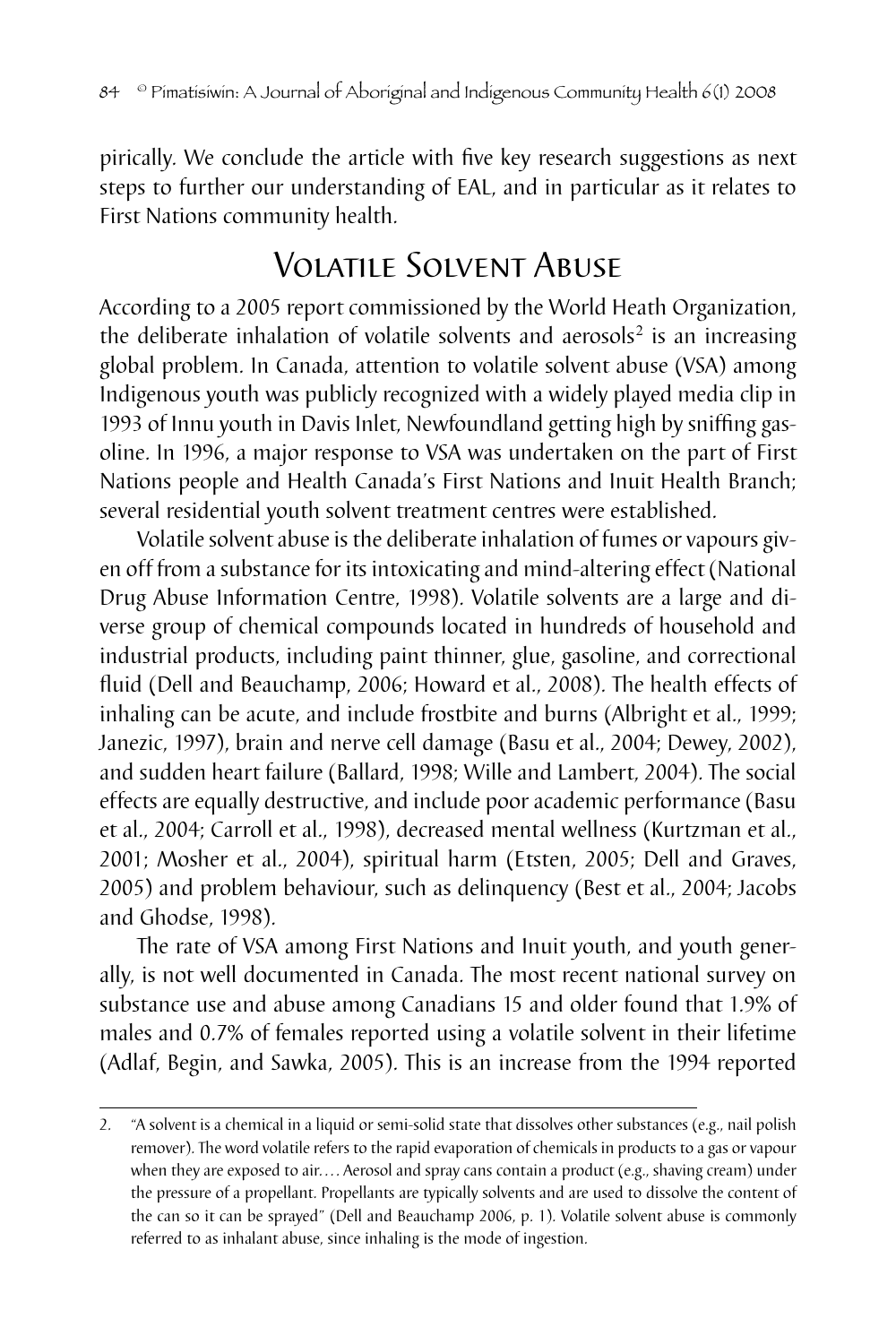lifetime solvent use rate of 1.2% of males and 0.3% of females (Canadian Centre on Substance Abuse, 1994). Canadian research indicates that the majority of solvent abusers are between the ages of ten and seventeen, with peak use between twelve and fifteen (Adlaf and Paglia, 2003; Barcelo et al., 1998; Youth Solvent Addiction Committee, 2004). Volatile solvents are often the first mood-altering substance used by children and youth because they are readily available, inexpensive, and easily concealed (Basu et al., 2004; Wille and Lambert, 2004).

Research and practice have indicated higher rates of VSA among youth experiencing disenfranchised life conditions. This has been documented among street youth, inner city youth, and some First Nations and Inuit youth living in select rural and remote areas of the country (Research Group on Drug Use, 2004; Manitoba Office of the Children's Advocate, 2003). VSA among First Nations and Inuit youth has been linked to high rates of poverty, boredom, loss of self-respect, unemployment, family breakdown, and poor social and economic structures (Dell et al., 2003). These issues are connected to the historic impact of residential schooling, systemic racism and discrimination, and multigenerational losses of land, language, and culture. For example, a 2003 report from Pauingassi First Nation in Manitoba revealed that half of the children on the reserve who were under 18 years abused solvents (Manitoba Office of the Children's Advocate, 2003).

Given the damaging biopsychosocial and spiritual effects of VSA, and the myriad of impoverished social conditions surrounding chronic use, the treatment of youth who abuse solvents has largely been ineffective. The literature suggests that residential treatment programs for inhalant abuse rarely survive for a multitude of reasons, including the degree of difficulty that treating solvent users entails (Beauvais, 1990; Dinwiddie, 1994). Solvent abusing youth have been typecast as "out of control" and "untreatable." It has been widely accepted that brain damage from ingesting solvents is extensive and irreversible, though recent research (Cairney et al., 2002) and practice (YSAC, 2008) have refuted this.

# Residential Treatment for Volatile Solvent ABUSE IN CANADA

In 1996, the decision to build several residential treatment facilities for volatile solvent abuse created significant unease about which model of recovery they should operate under. There was a dearth of research on effective treat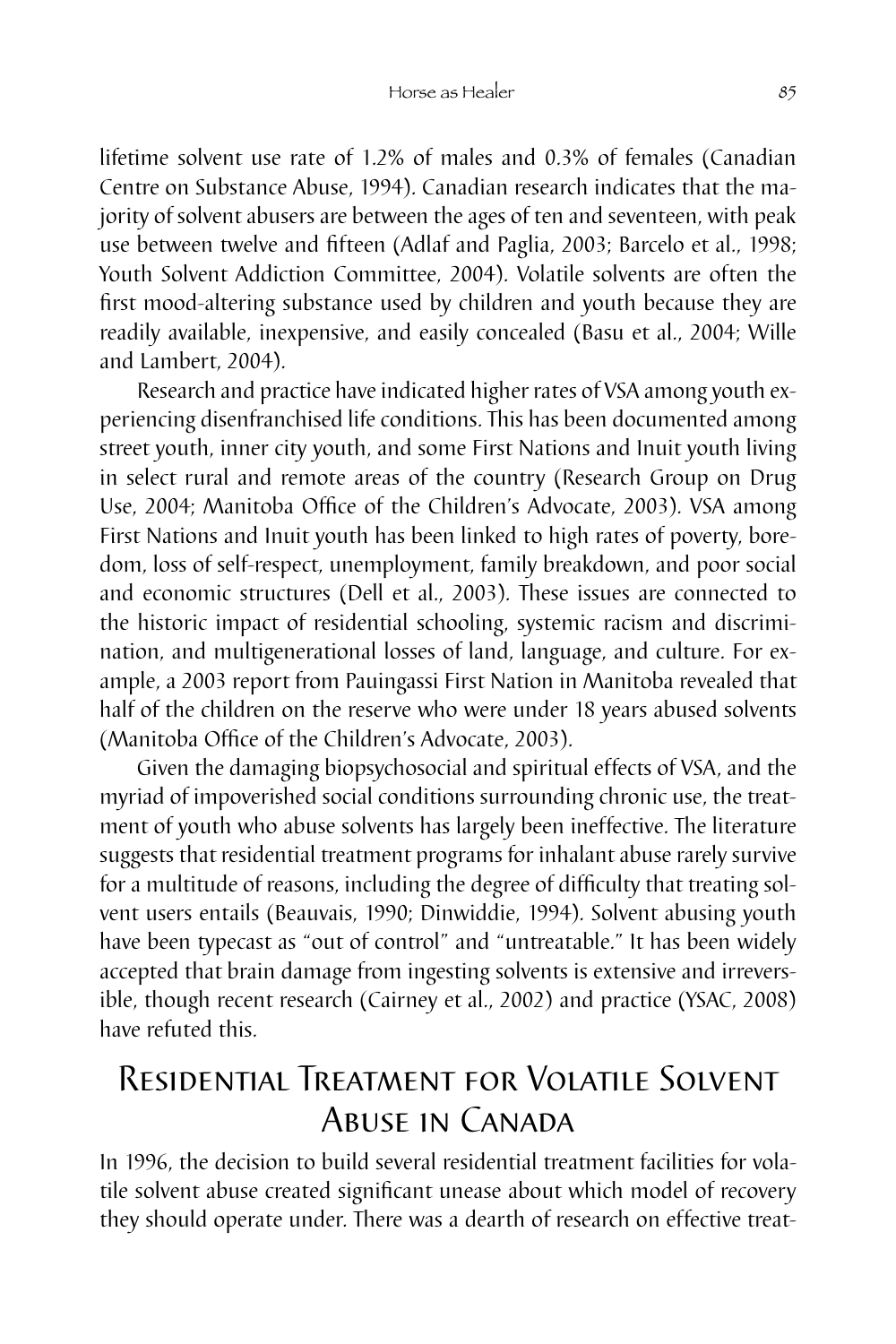ment approaches for youth VSA on which to draw, and conflicting theories about youth substance abuse residential treatment in general (Dell and Graves, 2005). There was some consensus among clinicians and researchers, however, that residential treatment can be helpful for individuals who have special needs or require intensive programming (Jumper-Thurman and Beauvais, 1997). In response, the emerging solvent treatment facilities in Canada formed the national Youth Solvent Addiction Committee (YSAC) as a mechanism to develop an overarching culture-informed approach to treatment, and to share individual centre successes and lessons to treating youth who abuse solvents. YSAC's mission is to provide culturally appropriate, therapeutic, inhalant treatment and community-intervention programming for First Nations youth and their families. YSAC comprises treatment centre Directors, field experts, and representatives of Health Canada's First Nations and Inuit Health Branch.

In line with the literature and understanding, the majority of youth who enter into the YSAC programs have extensive histories of mental, physical, social, and spiritual abuse (YSAC, 2008). Focusing on the cultural foundation that the centres share, and their commitment to a strength-based approach to treatment and healing, YSAC guided the centres' early development with the concept of resiliency, that is, how well a person can recover or bounce back in spite of significant stress. YSAC began with the work of Wolin and others on the seven resiliency dynamics (Wolin and Wolin, 1998; Resiliency Center, 2002). These dynamics were found to coincide with parallel conceptions of traditional teachings and holistic healing within First Nations<sup>3</sup> culture (Banai, n.d.) (see Table 1).

Key to YSAC's development of a culture-based model of resiliency was understanding the role of an individual's inner spirit; inner spirit is the "motivator and animator of one's life" (Dell, Hopkins, and Dell 2005, p. 5) and that it is nurtured through traditional First Nations teachings and healing. Within YSAC's model, inner spirit and community cannot be disentangled from one another, as is commonly done within a Western worldview. An individual's inner spirit is intertwined with their family, community, and the land and cannot be understood apart from them. YSAC's holistic concept of resiliency is suggested to "assist youth in uncovering their inner spirit [and] strengthen their spirit by drawing on available community resources" (Dell, Hopkins, and Dell, 2005, p. 5) (see Figure 1).

<sup>3.</sup> Anishinabe teachings.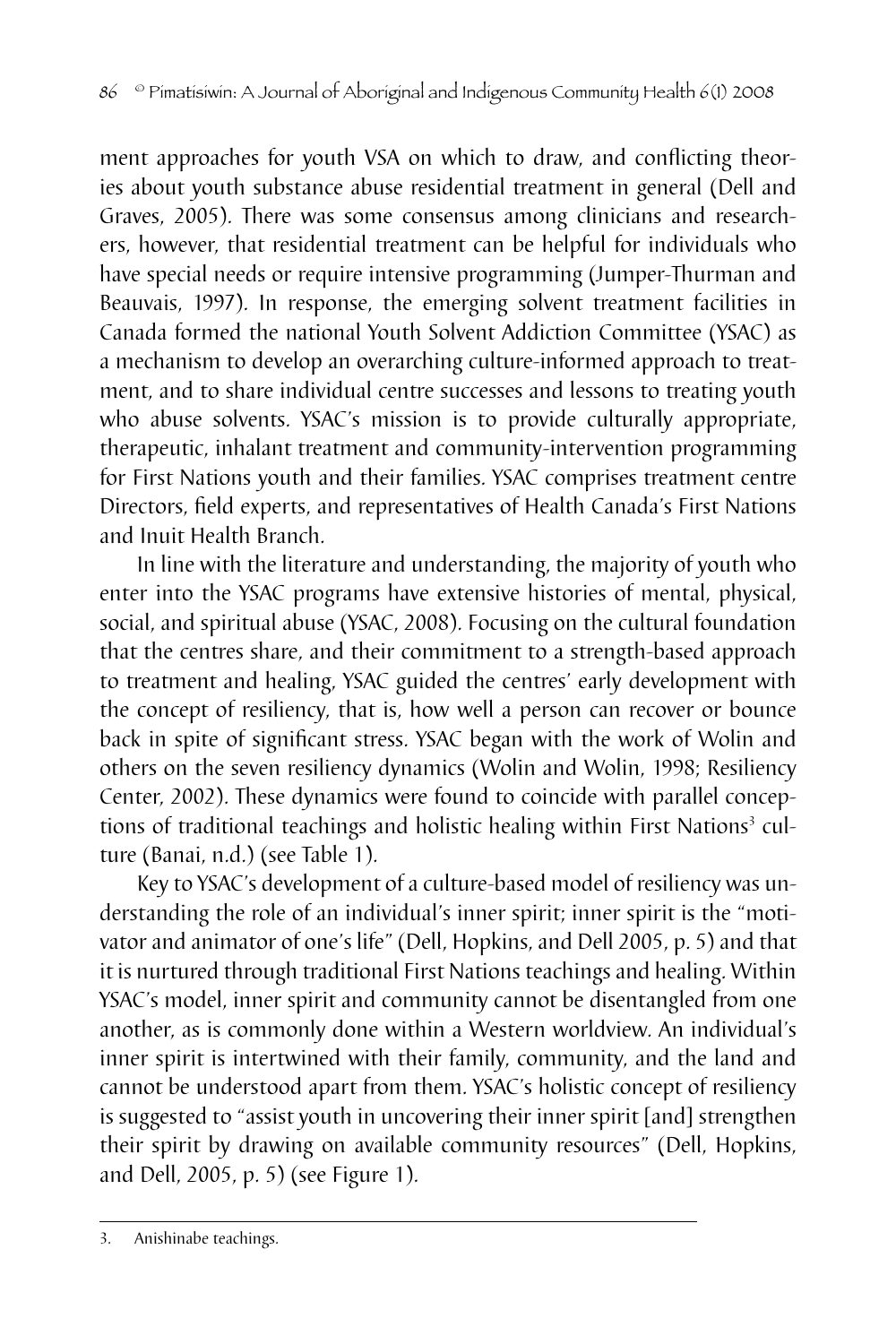| Wolins' Resiliencies | Traditional Teachings                                              |
|----------------------|--------------------------------------------------------------------|
| Morality             | Interconnectedness; respect; humility; faith                       |
| Humour               | Teasing as acceptance and welcome; balances the seriousness of     |
|                      | life; facilitates learning                                         |
| Creativity           | Survival; tool making; continuance of life                         |
| <i>Initiative</i>    | Personal courage; integrity; freedom; autonomy; promotes           |
|                      | wholeness and quality of life for all                              |
| Relationships        | Kinship; sharing; unconditional love; generosity; community        |
| Independence         | Mastery; taking on of adult roles; courage; non-interference;      |
|                      | reciprocity                                                        |
| Insight              | Vision quest/fast; strength; knowing self in relation to all else; |
|                      | identity development in relation to gender, spirit name and        |
|                      | clan                                                               |

**Table 1: Wolins' Resiliency Traits**

(Dell, Hopkins, and Dell (2005, p. 6).



#### **Figure 1: YSAC's Culture-Based Model of Resiliency**

### White Buffalo Youth Inhalant Treatment CENTRE

The White Buffalo Youth Inhalant Treatment Centre is a six-month residential treatment program for female, First Nations adolescents. It is located on the Sturgeon Lake First Nation, near Prince Albert, Saskatchewan. The program is based on the concept of living therapy, which integrates four cornerstones of treatment that parallel teachings of the medicine wheel — spiritual, emotional, mental, and physical. Underlying this framework is adherence to YSAC's culture-based resiliency model. A foundational concept of the White Buffalo program is nurturing the inner spirit, which is practised through traditional First Nations teachings and holistic healing (e.g., fasting, sweat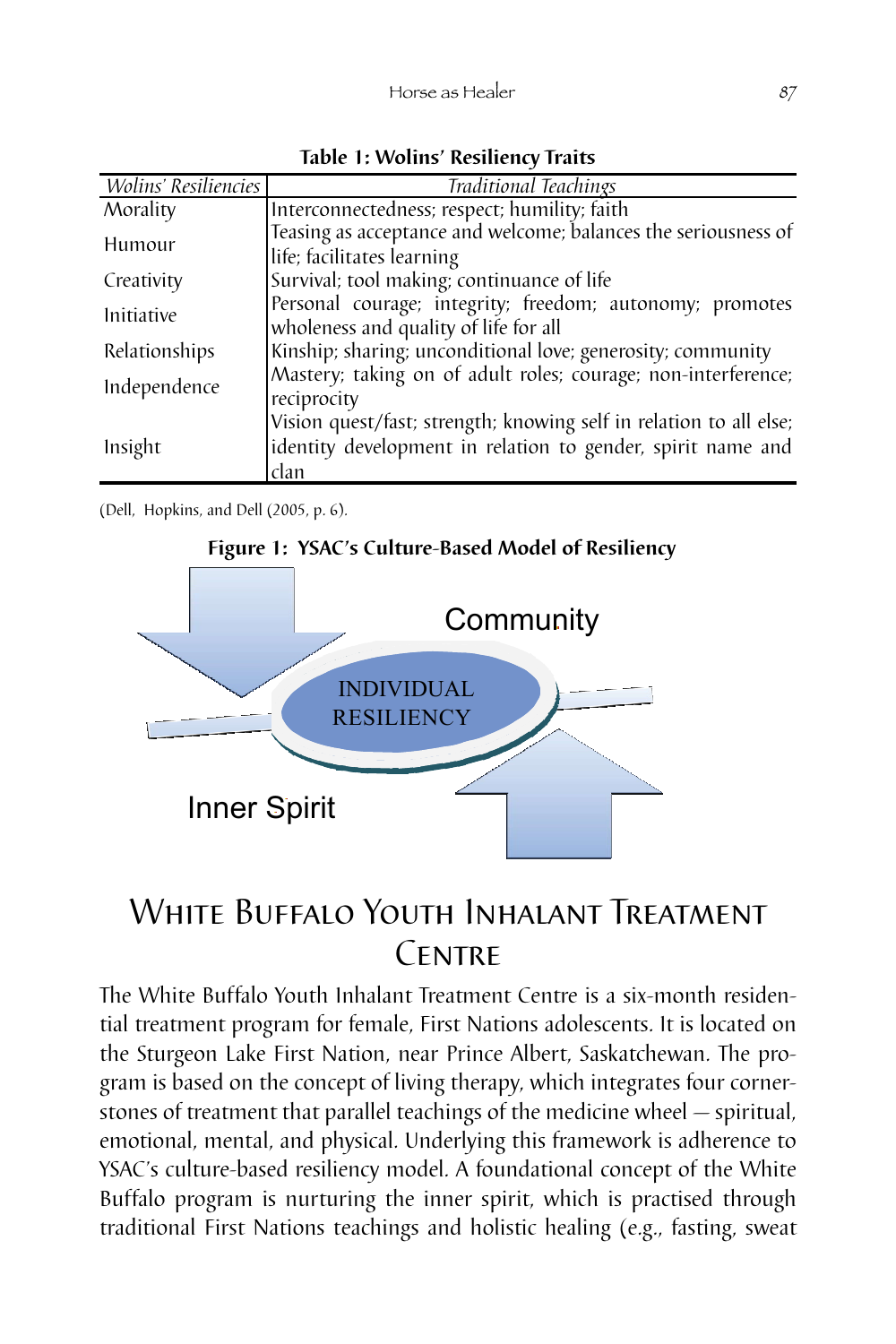lodge). Alongside this, through structured programming, White Buffalo attempts to realign the youths' association with and reliance on their greater community. It is foundational in First Nations worldview to see the world through the collective of community.

Putting its culture-based resiliency model into practice, White Buffalo also positions *itself* as a traditional nurturing community. In line with First Nations worldview, children are appreciated as a gift and their rearing is a joint parental and community responsibility. White Buffalo's focus on a culture-informed community is demonstrated through traditional teachings and direction provided by Elders, as well as the commitment and practices of treatment staff. The Elders focus their energies and gifts on reinforcing a sense of self, identity, and cultural understanding within the youth; the staff extends their energy and expertise to influence and support the youth through programming, recreation, and cultural activities. Bonds are established (e.g., via a sense of community, kinship, and culture) that support a continuum of care such that continued nurturing through contact at a distance often takes place when youth return to their home communities.

Given the dearth of empirical research to draw upon to develop and expand VSA programming at White Buffalo, when an opportunity presented itself in 2005 to integrate animal-assisted learning, specifically the use of horses, into its program, it was pursued. It is well-cited in the literature that animal-assisted interventions, in particular those with horses (i.e., equine), is an increasingly popular adjunct to traditional modes of working with high need youth with histories of emotional and behavioural trauma (Drawe, 2001; Ewing et. al., 2007; Lefkowitz, 2005; Reimer, 1999). However, a significant distinction to be noted is that the White Buffalo treatment centre views this approach as not entirely new, but rather, a return or (re)introduction to what is already known about the horse within a cultural context.

### The Horse

The Spanish introduced the horse to North America and First Nations people and communities. Since the point of introduction, the horse has had significant working (e.g., hunting and gathering) and ceremonial (e.g., Horse Dance) roles in the culture and lives of some First Nations. For some, the horse has historically been viewed with a profound sacredness, just as there is sacredness believed to be in all living things. The horse specifically is identified as having a strong spiritual power. The horse is seen to be a "teller of truth" and desires to do the "right thing." Hence, it is believed that the horse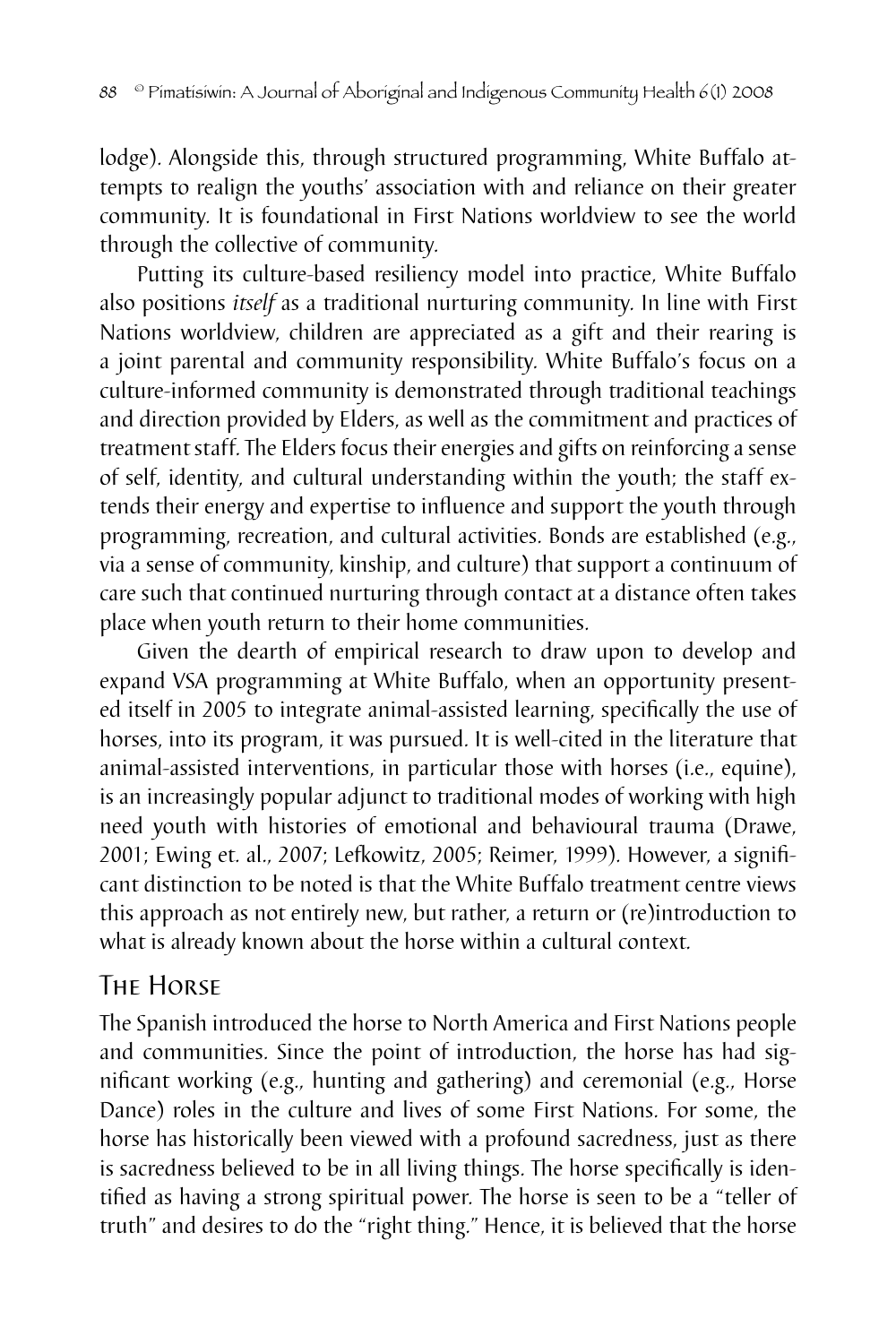will lead individuals in the "right direction." A horse's spirit is believed to be able to assist others in understanding their place in the circle of life. Lawrence (1998, p. 137) explains that the Native American

worldview ... sees little distinction between people and animals and does not make the sharp separation between them that is characteristic of Western culture. The horse, like other animals, is viewed as occupying a vital role in the great circle of living creatures, not as representing a lower rung on the hierarchical ladder (or chain) of being.

An Elder at White Buffalo shared a story that speaks to the important ceremonial role of the horse to First Nations. As he tells it, when he was a child during World War II, his home community organized a giveaway and powwow for the men and women who were serving in the military. Community members gathered to perform a traditional welcoming ceremony, and the ceremonial animals were guided in. At this point in history, the horse was adorned with regalia (e.g., shawls, beading, and ribbons). A typically slow and lethargic mare was one of the ceremonial horses, and as she entered the arena, on her own volition she stood on her hind quarters and circled it sideways in a ceremonial horse dance. She became animated, it was said, in response to the intent and spirit of the ceremony. This is one story that illustrates not only the horse's sacredness and connection to ceremonial activities for First Nations, but also its intuitive nature.

### Intersections between YSAC's Culture-based Model of Resiliency and a Western Health Promotion Approach

YSAC's holistic, culture-based model of resiliency is akin to a Western approach to health promotion. That is, neither focus solely on the eradication of an illness or disease. Substance abuse programming has generally *not* been holistic in its approach to and understanding of healing, but rather, predominantly disease based. From a health promotion perspective, health is understood to be a state of unity or balance across the physical, mental, social, and spiritual components of an individual's well-being, rather than merely the presence or absence of disease. The historical drawback of the disease-based approach has been the majority placement of substance abuse outside the context of this understanding, as well as the community within which it takes place; there has been no recognition of the precipitating impacts of the determinants of health.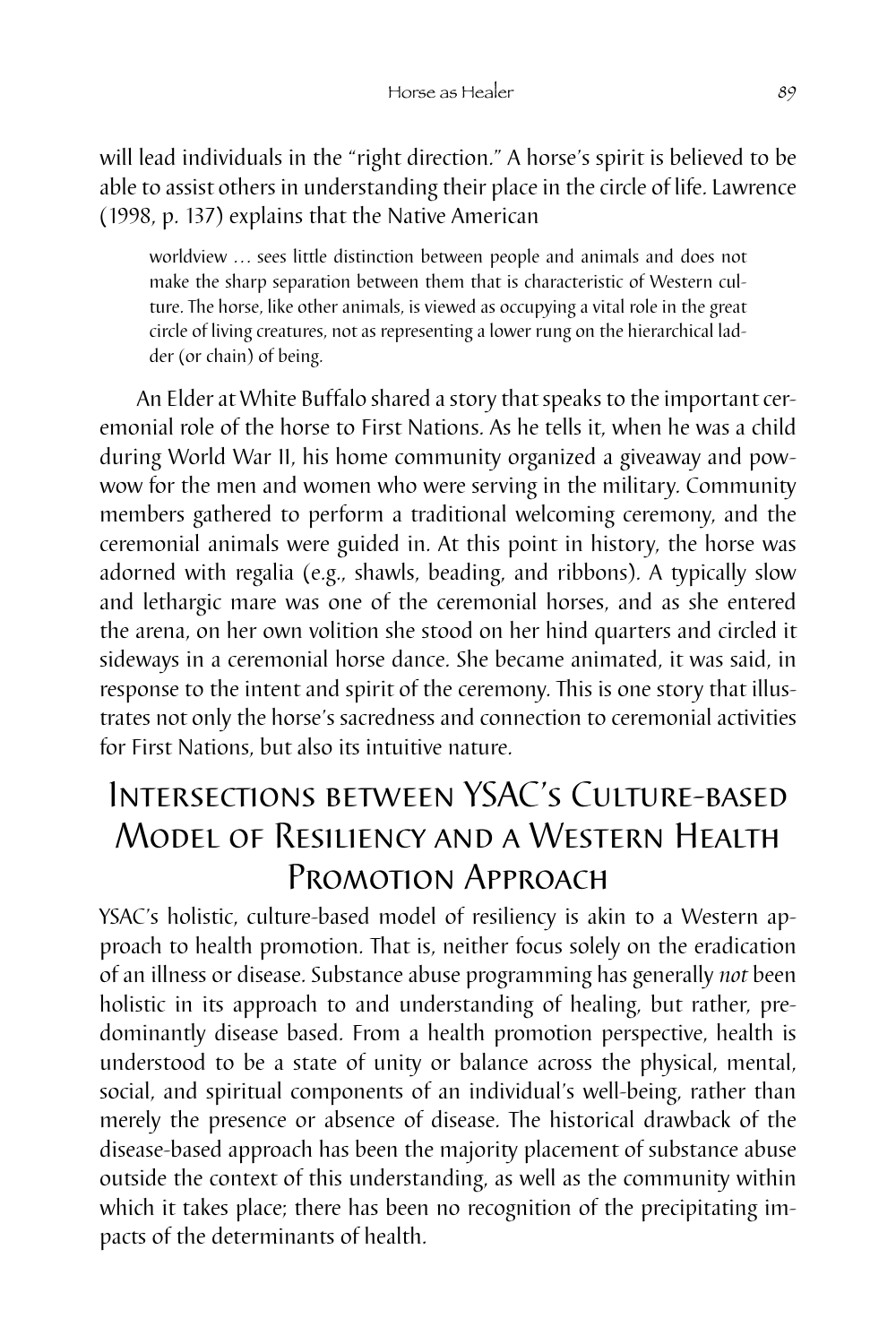The underlying assumption of a determinants of health perspective is that "reductions in health inequities require reductions in material and social inequities" (no page, internet source) (Public Health Agency of Canada, 2004). Quite simply, "[t]he conditions in which people grow, live, work and age have a powerful influence on health. Inequalities in these conditions lead to inequalities in health" (no page, internet source) (World Health Organization, 2007). In 2006, the Assembly of First Nations added to this understanding and proposed Indigenous-specific indicators of well-being. In addition to the determinants of health commonly applied within the mainstream (e.g., income and social status, education and literacy), First Nations-specific indicators were identified, including health care, land and resources, and language, heritage, and culture (Assembly of First Nations, 2006). Key to understanding their inclusion is recognizing the devastating impact that colonialism has had in the lives of First Nations peoples in Canada and Indigenous peoples world wide.

Nowhere is the need for an inclusive understanding more evident than within the VSA area for First Nations youth. Research has shown that chronic solvent abusers are disproportionately located in impoverished social environments and are most likely to use solvents as a coping mechanism (e.g., to suppress hunger) (Alberta Alcohol and Drug Abuse Commission, 2003; Bates et al., 2005; Corbett et al., 2005; Howard and Jenson, 1999; Liu et al., 2002; Perron and Loiselle, 2003; Van Til and Poulin, 2002). If VSA is to be fully understood, it cannot be separated from larger social factors (community) and individuals (inner spirit). The whole individual, alongside social and political processes and structures, needs to be accounted for in understanding and responding to any health issue. Within a culture-based model of resiliency, EAL may be one such approach to the healing of First Nations youth from solvent abuse.

### Equine Assisted Learning

Very little literature exists that specifically defines and describes EAL. Much of what has been written is vaguely identified within the broader area of Animal Assisted Therapy (AAT). AAT is an area that has, for the most part, been based on an understanding of the use of small companion animals within the context of healing relationships between animals and humans. The first documented empirical study that investigated both the healing benefits of animals and the potential benefits of animals as cofacilitators in therapy was published in 1962; Boris Levinson used his dog in therapy with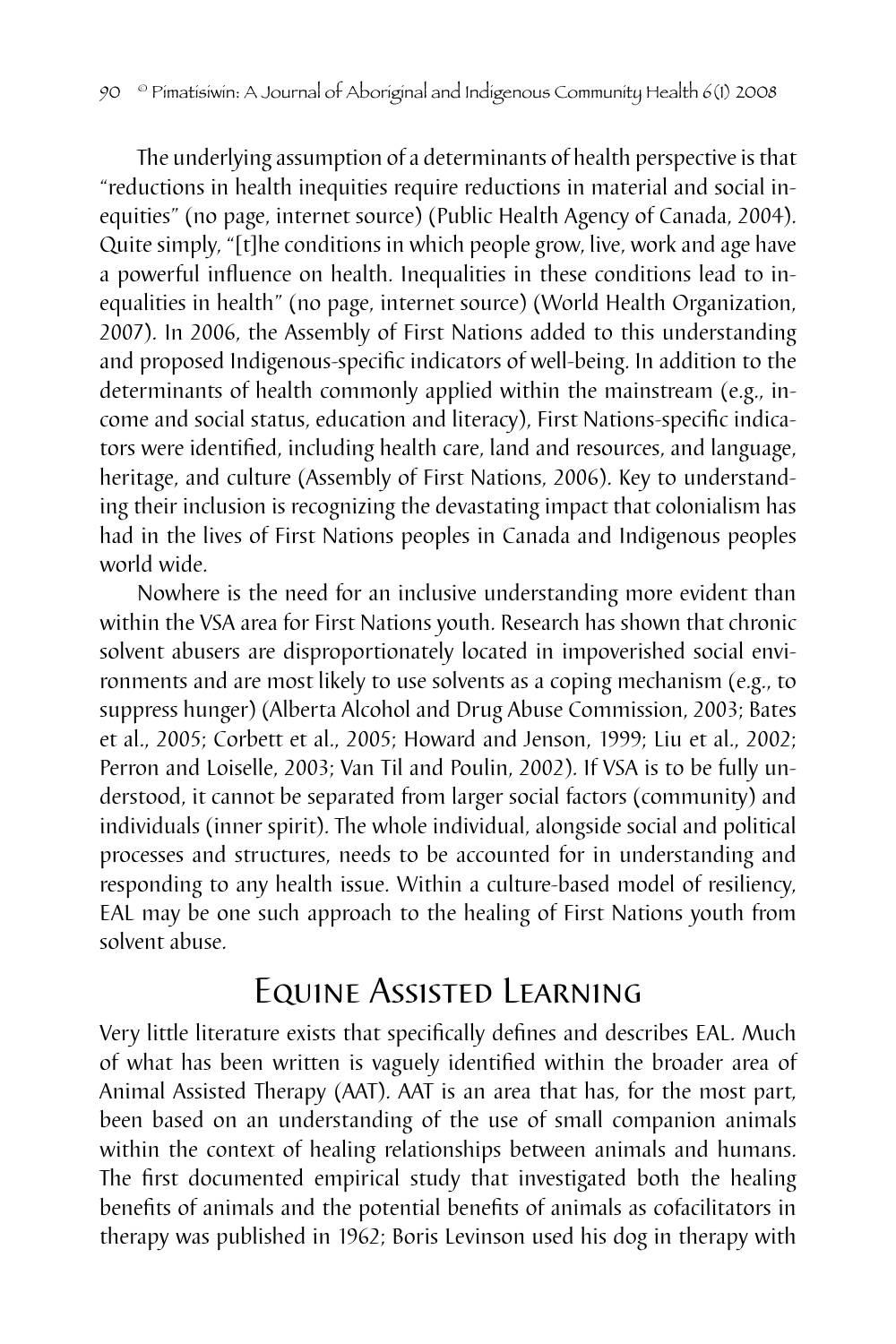children (Hallberg, 2004; Heimlich, 2001 as cited in Schultz, 2005; Levinson, 1984; Morrison, 2007). With ongoing interest and research into understanding the contributing factors that may enhance a person's sense of physical, psychological, and spiritual health and healing, the role of the animal has evolved to a place of significance with its inclusion in a range of therapeutic interventions and programs. Although a long-standing and growing body of literature exists related to the use of small animal companions in increasing one's sense of wellness, a more recent and less studied phenomenon gaining international growth and attention is a movement toward the inclusion of horses in learning programs. These programs specifically aim to develop and enhance an individual's communication skills, self-awareness, and ability to interact with others.

Equine Assisted Learning (EAL) is a relatively new field within the area of equine-assisted programs and draws primarily on the tenets of experiential learning — learning through hands-on experience. While resonating with some of the "core values" (MacKinnon, 2007, p. 1) found within other equine-assisted interventions (e.g., Equine Assisted Psychotherapy, Therapeutic Riding, Hippotherapy), in general terms EAL is an educational program that is facilitated within a group format and focuses on ground activities rather than riding. In EAL programs, participants engage in structured, facilitator-led sessions that include constant feedback related to participants' experiences (EAGALA, 2008; Horses and Humans Research Foundation, 2008; MacKinnon, 2007; NARHA, 2008). The sessions provide opportunities for participants to become involved in situations that require interaction with the horse and the group, and to reflect on these experiences. The overall intent is to create opportunities whereby participants, through direct experience with the horse, learn about self, internalize this awareness within the sessions, and generalize it to other life situations (EAGALA, 2008; MacKinnon, 2007; NARHA, 2008).

Given the horse's superior intuitive nature, direct interaction with it is a unique experience. Yorke (2003, p. 2) describes the essential difference between horses and humans based on categories of predator and prey, in that "humans are predators and horses are prey which has required a significant degree of trust despite domestication." The horse's intuitive nature has evolved as a mere function of survival; it is constantly attuned to its surroundings and the subtle communication within the herd as a response to ever-changing environments. In this way, horses have been observed to have acute communication skills within their social structures and highly adaptive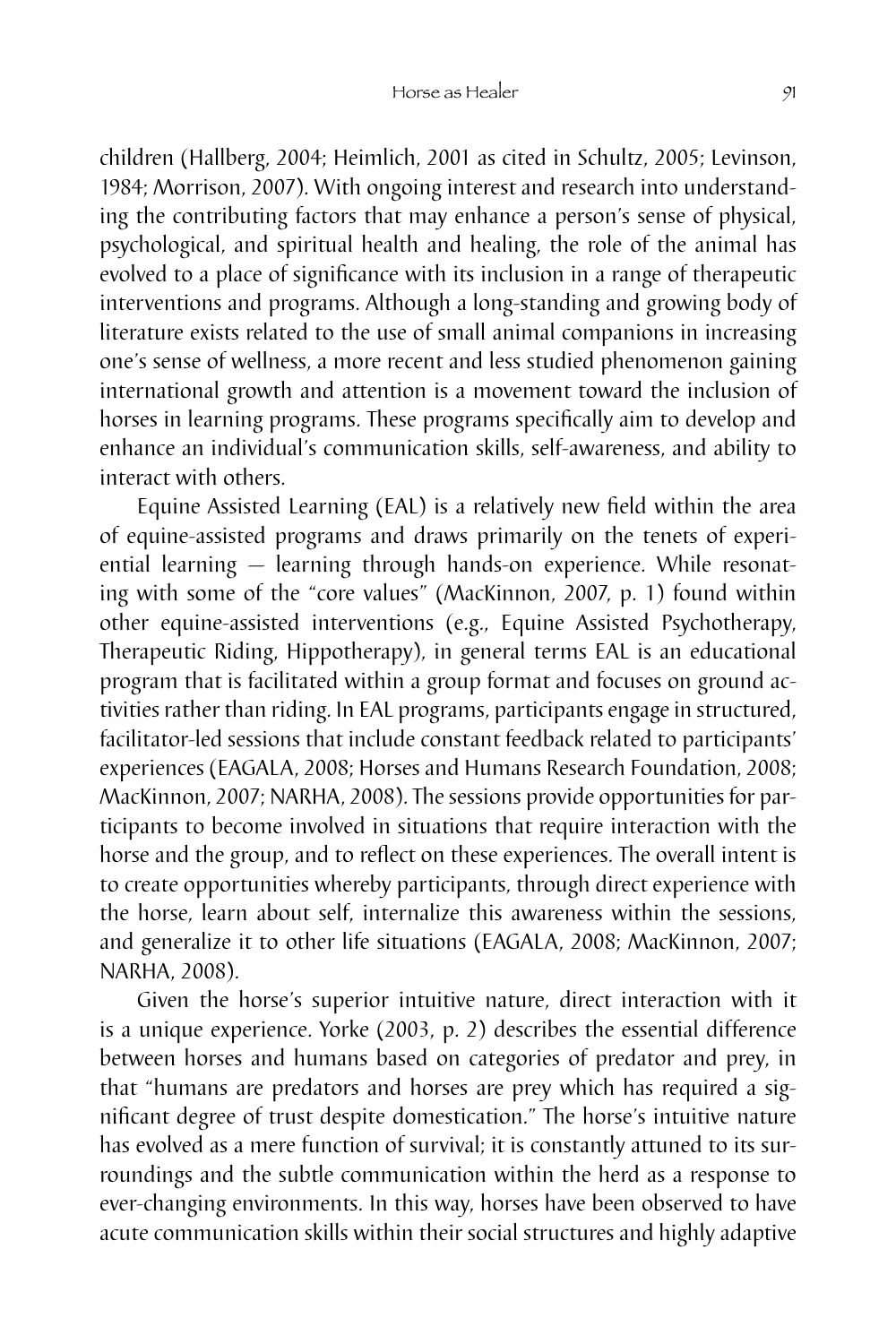behavioural responses within those structures (MacKinnon, 2007). Thus the horse has the ability to respond intuitively to human behaviour and intent, which results in immediate feedback from the animal (Frame, 2006; Graham, 2007; Hallberg, 2004; Kersten and Thomas, 1997; MacKinnon, 2007; Shultz, 2005; Tramutt, 2003). This response creates opportunities for an EAL participant to react both cognitively and behaviourally in relation to the cues from the horse. In the broadest sense, EAL is an approach aimed at increasing life skills through hands-on doing, and has been identified as useful in building communication, problem-solving, and team building skills, as well as enhancing personal awareness and a sense of self (MacKinnon, 2007; NARHA; Rothe et. al., 2005).

# Cartier Equine Learning Center and EAL

White Buffalo introduced EAL into its treatment program in collaboration with the Cartier Equine Learning Center in September, 2005. Located north of Prince Albert, Saskatchewan, Cartier's Centre is noted as a leader in establishing industry standards in the area of EAL certification and program development (Saskatchewan Horse Federation, 2008). According to the Cartier Equine Learning Center, "EAL is an effective approach to human development through horsemanship" (MacKinnon, 2007, p. 1). The Cartier EAL program "is a learner based educational experience with horses" (MacKinnon, 2007, p. 1) that focuses on communication and the wisdom of the horse for its teaching ability. The program aims to achieve better understanding within individuals about themselves and their environments through participating in horse-focused exercises and debriefing about the exercises to bridge the gap between the arena-based experience and real life (MacKinnon, 2007).

The Cartier Equine Learning Center identifies its program as unique because it offers participants a structured curriculum incorporating a variety of "building block" lessons and learning opportunities based on immediate outcomes and feedback. Lessons are taught in three domains through groundwork with the horse: understanding (e.g., respect), skills (e.g., communication), and life (e.g., consequential behaviour). A critical element in creating meaningful experiences for program participants, in addition to the objective-driven curriculum, is the approach used in facilitating the curriculum (MacKinnon, 2007). Key to the Cartier program is the high skill level of the facilitators, who through their own expertise and understanding work to identify "teachable moments" in the arena as the horses and participants interact (see Photo 1). The facilitator guides the activities to "draw out the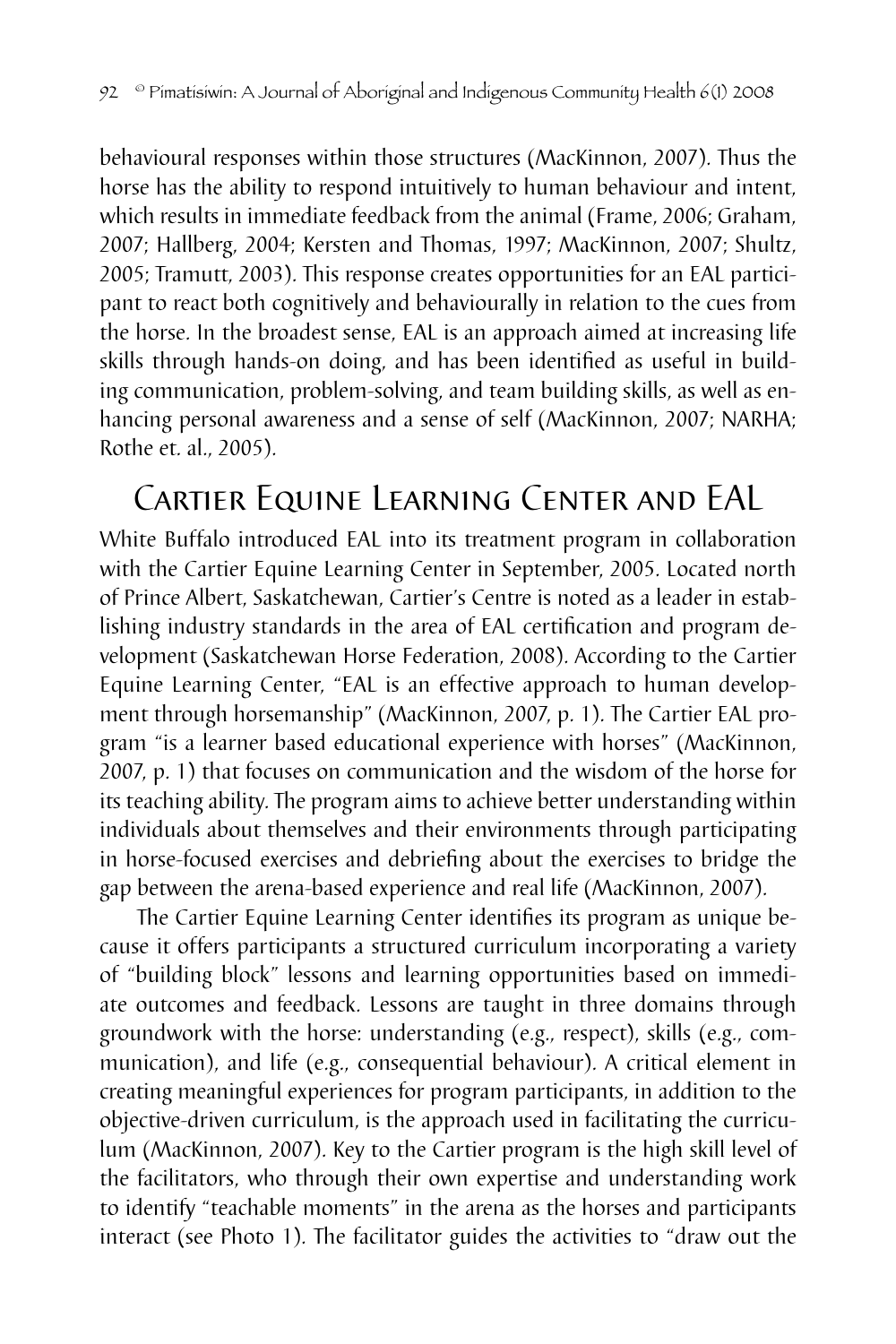human-vs-horse dynamic and individual-vs-group interaction" (MacKinnon, 2007, p. 5). A fundamental guiding philosophy of the program relates to the horse in that

[b]y their intuitive nature and innate sensitivity, horses can provide facilitators with a window into the participant's personality. As facilitators listen to a horses's non-verbal communication, together they have the ability to walk participants through to finding [potential] life-altering change. (p. 4)



Photo 1: Cartier's Equine Assisted Learning

# Establishing the Relationship Between Resiliency and EAL

Although not specific to EAL, there is some support in the available literature of a linkage between participating in Animal Assisted Therapy (AAT) and individual resiliency. For example, a study by Hayden (2005) found that resiliency, in particular the protective processes of resilience, is linked with equine facilitated psychotherapy in working with adolescents. This link is also identified in the work of Waff (2006) and her overview of a therapeutic program using animals with middle and high school aged participants. Waff highlights her understanding of the parallels between common treatment goals of AAT and resiliency characteristics put forward by Eggert et al. (1994, as cited in Waff, 2006) in prevention programs for at-risk youth.

The concepts of inner spirit (YSAC's culture-based model of resiliency) and insight (Wolins' trait) are operationalized in the literature as an increase in self-esteem with Animal Assisted Therapy generally (Campbell-Begg, 1998; Iannone, 2003) and with horses specifically (Brouillette, 2006; Frame, 2006; Iannone, 2003; Schultz, 2007). Horses have been identified as nonjudgmen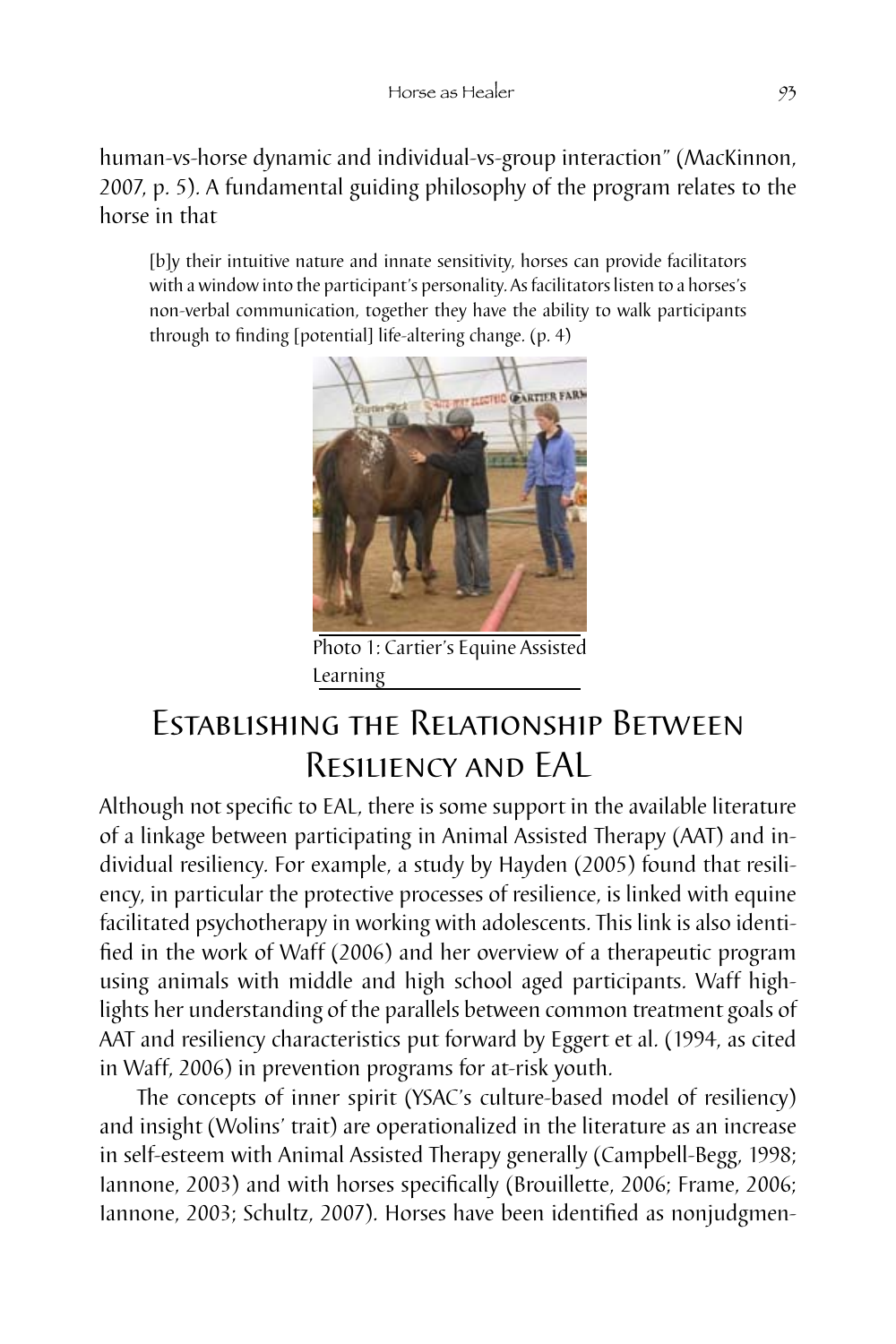tal, and as Reichert (1998, p. 177) indicates, by possessing this characteristic the horse may be a useful medium in relation to enhancing a "sense of selfesteem and promot[ing] the expression of feelings." Rothe et. al. (2005, p. 375) further note that interaction with a horse can assist a young person in exploring "feelings, powers of intuition and energy, understandings of self, nature, relationships and communication."

The literature generally supports that opportunities to interact with animals provide a starting place to explore and develop trust and a relationship with another living being (e.g., relying on one's community) (Latella, 2003). McNicholas and Collis (2006, p. 69) suggest, for example, that "[s]ocial signals from animals are less complex than from humans, and the reduced processing load may permit a greater degree of social understanding and social interaction than would be otherwise possible." Specific to the horse, Graham (2007, p. 48) writes that "[t]rusting relationships are demonstrated in various interventions that require specific interactions between horse and participant such as brushing or caring in other ways for the horse." Additionally, given its vulnerability and sensitivity, relationship building is often easily established (Johnson, 2001; Karol, 2007). Although not EAL specific, some equine-assisted interventions have demonstrated an increase in trust/unconditional love and acceptance among participants (Iannone, 2003; Johnson, 2001). There has also been an increase in community involvement identified through therapeutic horseback riding programs (Iannone, 2003).

# Intersecting White Buffalo, Cartier Equine Learning Centre's EAL Program, and YSAC's Culture-based Model of Resiliency

#### Inner Spirit

The White Buffalo program aims to nurture and/or renew the inner spirit of youth. Spirituality is believed to be the foundation of First Nations reality, which comprises mental, physical, emotional, and spiritual components. In addition to counselors and Elders, White Buffalo offers EAL to provide youth with a sense of connection to a nonhuman and culturally revered life form to help assist in reviving their spirit. There is a connection made between a cultural activity (in this case the horse) and an individual's spirit (uncovering and strengthening it). "In the First Nations perspective, the attachment to a Creator and ways of accessing the Creator through spiritual ceremonies and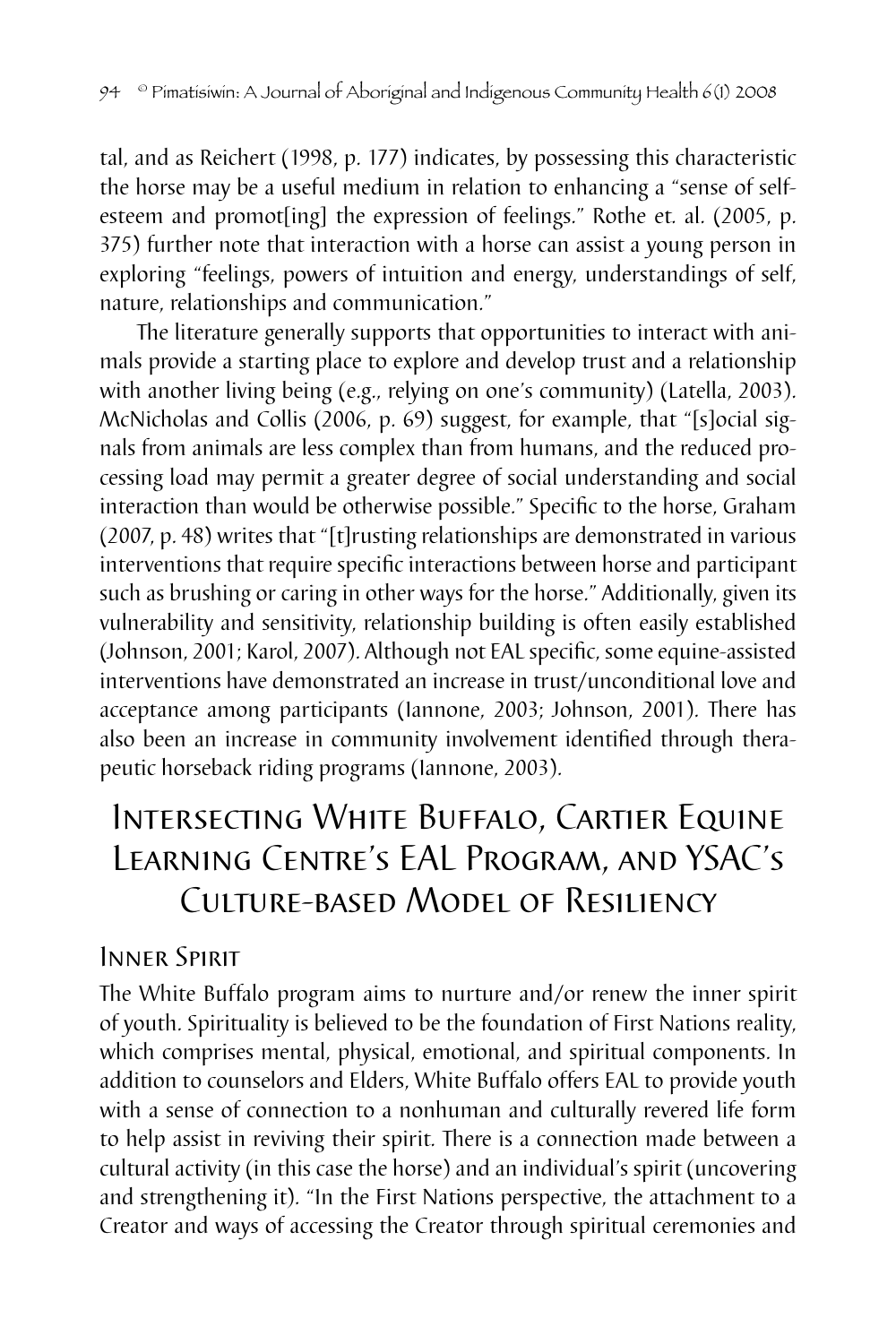practices are important factors in building resilience" (Dell, Hopkins, and Dell, 2005, p. 7). For White Buffalo, the horse externally validates traditional values the youth learn in treatment programming; the horse puts into practice cultural teachings (e.g., horse reacts uniquely to youth who are expressing frustration). It is also important to note that the youth are typically fearful of the horse upon introduction, which is similar to how they initially respond to participating in traditional cultural programming (e.g., sweat lodge).

#### *Cartier Equine Learning Center EAL program*

Through Cartier's EAL program the horse may be a means to connect with the inner spirit of an individual in an unencumbered way. As relayed, the program is developed based on the understanding of a parallel process that occurs between the specific weekly learning objectives within the curriculum, and the connection and relationship between the EAL participant and the horse (MacKinnon, 2007). The youth learn through exercises with the horse about others' and their own feelings and instincts. For example, they learn to understand or "feel" when it is appropriate to approach a horse. From a First Nations worldview, in terms of knowing self in relation to all else, the horse is also identified as a connection with nature. The facilitators help the youth to develop this relationship with the horse in a nonjudgmental way. The horse reads body language and intuitively understands what people do and not what they say (MacKinnon, 2007). The EAL participants are provided opportunities to learn about their self and possibly connect with their inner spirit through the horse's intuitive nature and being. (see Photo 2)



Photo 2: Cartier's Equine Assisted Learning

#### *Elders' story*

According to the Elders, it is believed by some First Nations that all animals have a spirit whose purpose is to guide and help individuals. The animal spirit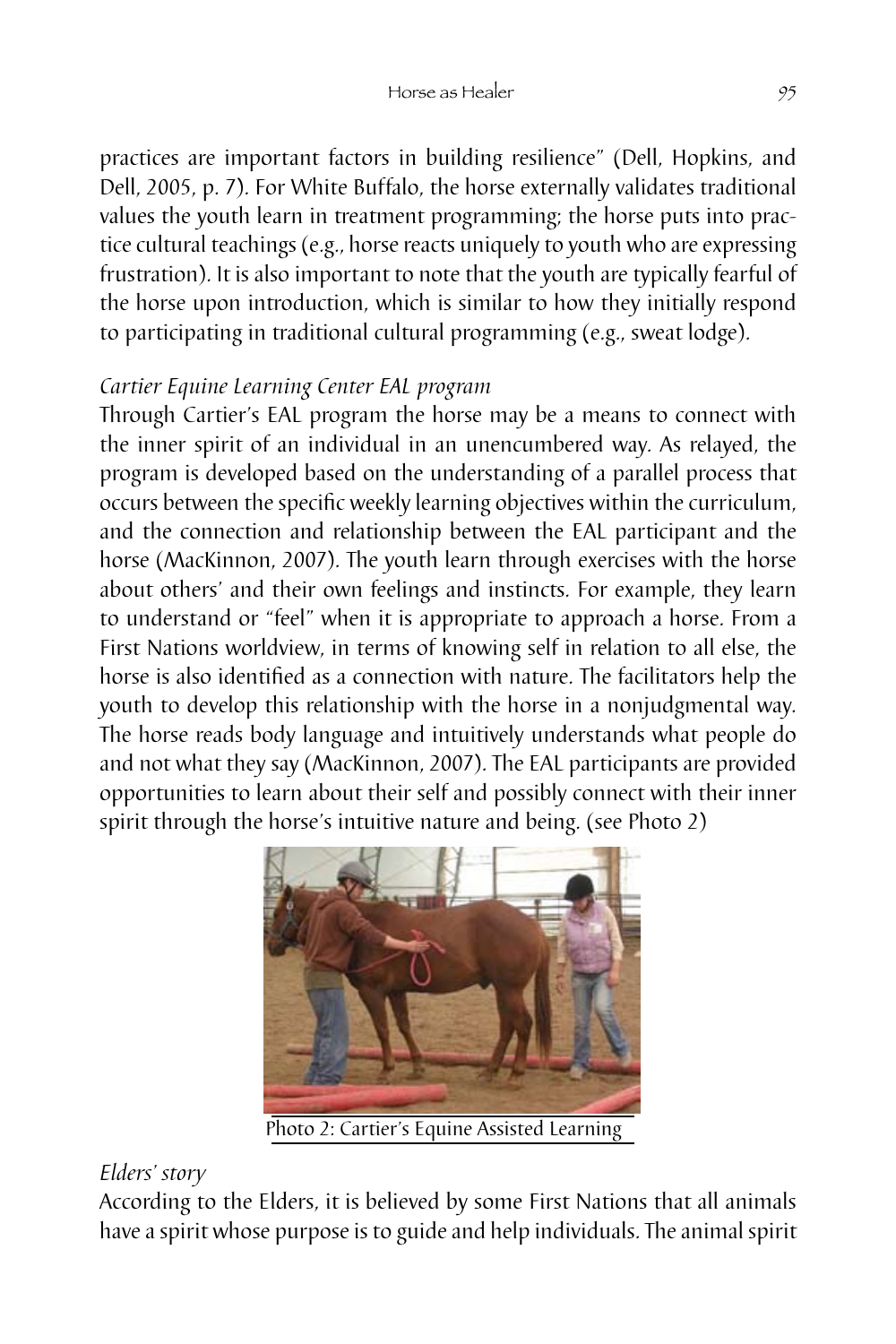is integral to survival and therefore this devout relationship with the animal spirit is viewed as personally significant to each individual. The horse spirit is a friend and teaches about sharing and the profound sacredness found within the act of sharing. The horse program gives the youth some sense of a connection with another life form. It fosters a connection that is based on the horse's ability to sense a person's spirit which becomes a unique and personal experience for each of the youth. Through the horse, the youth may be provided with opportunities to reflect on spirit and identity, and apply an interpretation that is meaningful in their own growth and self understanding.

#### **COMMUNITY**

Given the demographic backgrounds of the youth who enter the White Buffalo program, there is a serious inability to bond with others (at the individual and community levels) due to a lack of trust and trusting oneself. The majority of the youth are survivors of abuse, and thus fear is a major emotional experience for them. In addition to providing the youth with a sense of teamwork in the EAL program, specific sessions focus on offering them a chance to develop and test relationships with others in the program, and more specifically, the horses. One particular session outcome is related to building personal self-confidence through trust. Although this outcome is achieved through several activities, one activity in particular requires the youth to approach and be present with the horse through physical touch; nurturing the animal through the act of direct care (e.g., brushing). Following this EAL session and upon their return to White Buffalo, the youth were observed demonstrating a sense of increased self-nurturance through self-care. The connection between self-care and trusting relationships with oneself and others is a part of the cultural teachings at White Buffalo.

#### *Cartier Equine Learning Center's EAL program*

The horse is a herd animal that exists within a complex hierarchy that includes a strict social order, expectations of behaviour within the herd, and respect (MacKinnon, 2007). Based on this understanding of the horse, the Cartier EAL program curriculum focuses on mutual trust and respect, including the value of relationships. The horse may be a "safe" starting point for learning trust (internally in individuals and externally with others) and consequently overcoming fear, and developing healthy relationships. In the EAL program the youth learn to trust the horse because more often than not they begin by being afraid of it. In establishing a trusting relationship with the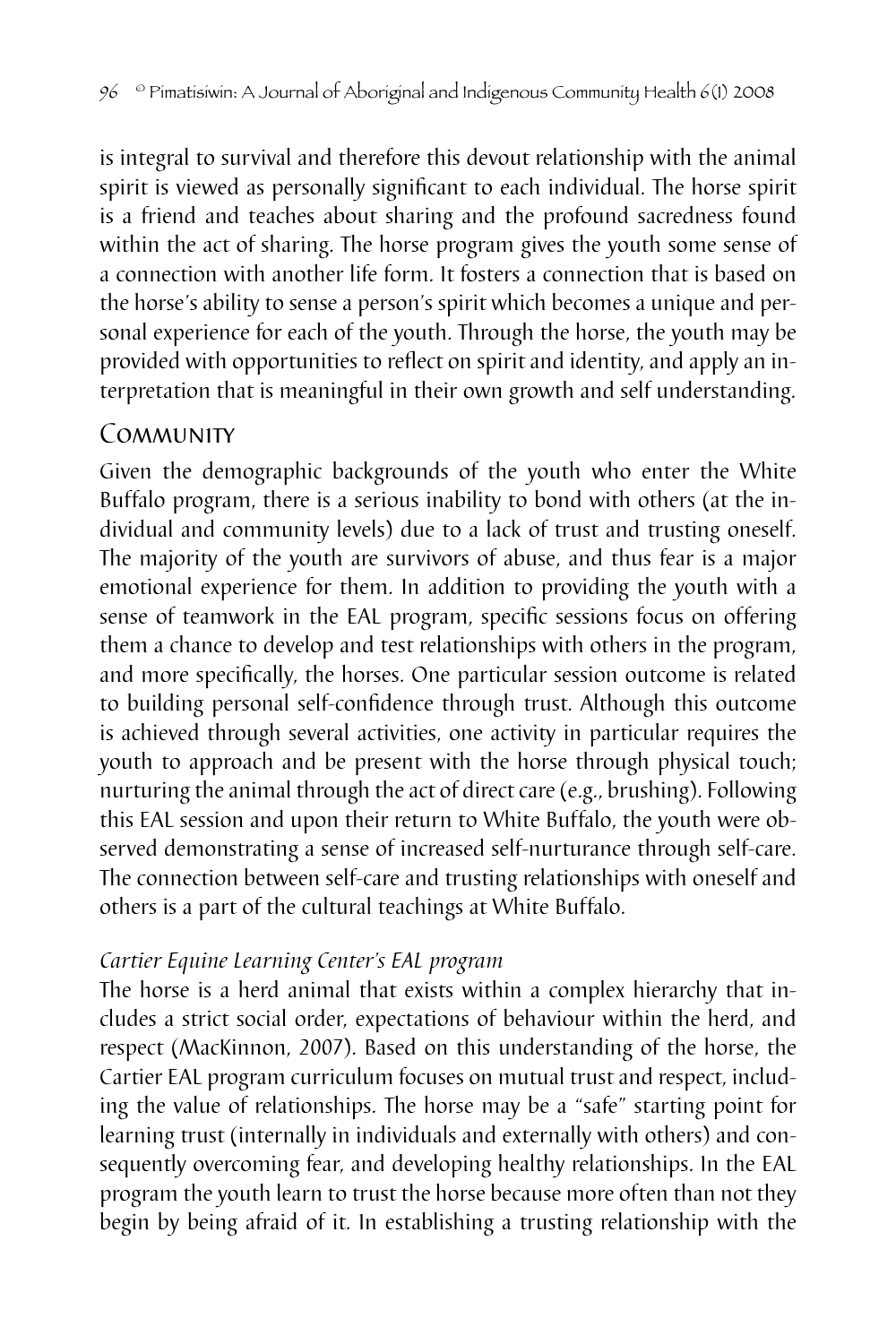horse, the youth also learn that there are others they can trust (e.g., the program facilitators), and ideally will begin to look to others for support in their lives. This includes maintaining relationships with White Buffalo treatment staff once they return to their home communities, trusting their spiritual connection to other horses, and seeking out healthy community supports. (see Photo 3).



**Photo 3: Cartier's Equine Assisted Learning**

### *Elders' Story*

One of the Elders shared how when he raised horses he periodically sent them out to pasture. One time a particular horse fell ill, and knew to return from the pasture to his stable (home) to be cared for. He was provided with medicine, and when he felt well enough, he returned on his own volition to the pasture. The Elder shared this story as an analogy of how the youth were coming "home" to White Buffalo for VSA treatment. The youth are learning, through the trusting relationships that they develop at White Buffalo and the EAL program, that they are part of a supportive community.

# Conclusion and Next Steps

Research and practice have indicated higher rates of volatile solvent abuse among youth experiencing disenfranchised life conditions. This is true for some First Nations youth in Canada. Both inner and external strength are vital to coping with the effects of economic, social, psychological, and spiritual stresses. The Youth Solvent Addiction Committee, and each of its treatment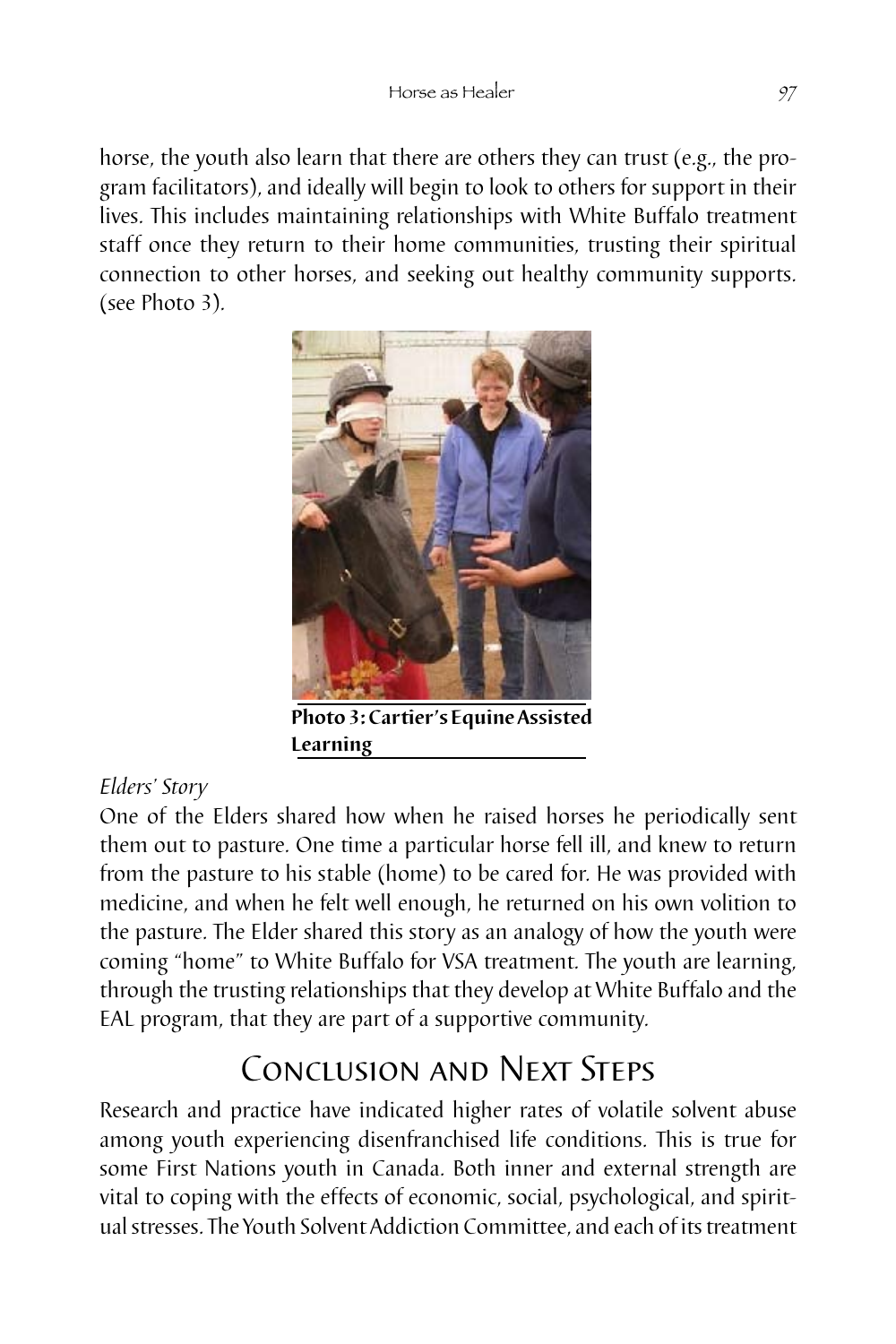centres, applies a culture-based model of resiliency to treating and healing from volatile solvent abuse. The model focuses on assisting youth in uncovering their inner spirit and strengthening their spirit by drawing on available community resources. YSAC has drawn upon Wolins' and others' work on resiliency and parallel conceptions in traditional teachings and holistic healing within First Nations culture. The White Buffalo Youth Inhalant Treatment Centre has applied its understanding of the culture-based resiliency model in the programming it offers, including EAL. This article has addressed two significant gaps in the literature as they relate to EAL, First Nations community health, and their intersection: (1) a theoretical model — YSAC's culturebased resiliency model — has been applied to an EAL program through the intersecting perspectives of White Buffalo's volatile solvent abuse program, Cartier Equine Learning Center's EAL program, Elders' stories, and the peerreviewed literature; and (2) through the example of EAL, the compatibility and contributions of YSAC's culture-based resiliency model with a Western health promotion perspective have been illustrated.

There are five key suggestions in terms of next steps for research to help move the field of EAL forward, particularly as it relates to First Nations community health. First, there is a notable absence of empirical evidence surrounding the effectiveness of animal-assisted interventions, and in particular EAL. Although the literature highlights anecdotal accounts that indicate positive outcomes (Beck and Katcher, 2003), these are countered by an increasing number of authors who identify the need for well-designed and rigorous research through the use of comparison or control groups, standardized instruments, random samples, and increased sample sizes (Kaiser et al., 2004; Klontz et al., 2007; Mallon, 1992). Specifically, tests of physical, mental, social, spiritual, psychological, behavioural, academic, cultural, and cognitive aspects of an individual before, during, and after participating in an EAL program would be insightful. Alongside this, consideration must be given to community-based and First Nations methodologies in the design and collection of such information (Castellano, 2004; Fletcher, McKennitt, and Baydala 2007; Schnarch, 2004). With the growing number of equine-assisted programs, implementation of empirically and culturally sound outcome research and evaluation studies will be critical in demonstrating efficacy and contributing to the overall legitimacy of equine-assisted methods and their effectiveness specifically in improving the health of First Nations. Fine (2000, p. 181) echoes this sentiment in relation to the broader area of animal-assisted interventions in her statement that "the lack of documentation and thorough investigation leaves a large void on the efficacy of this approach."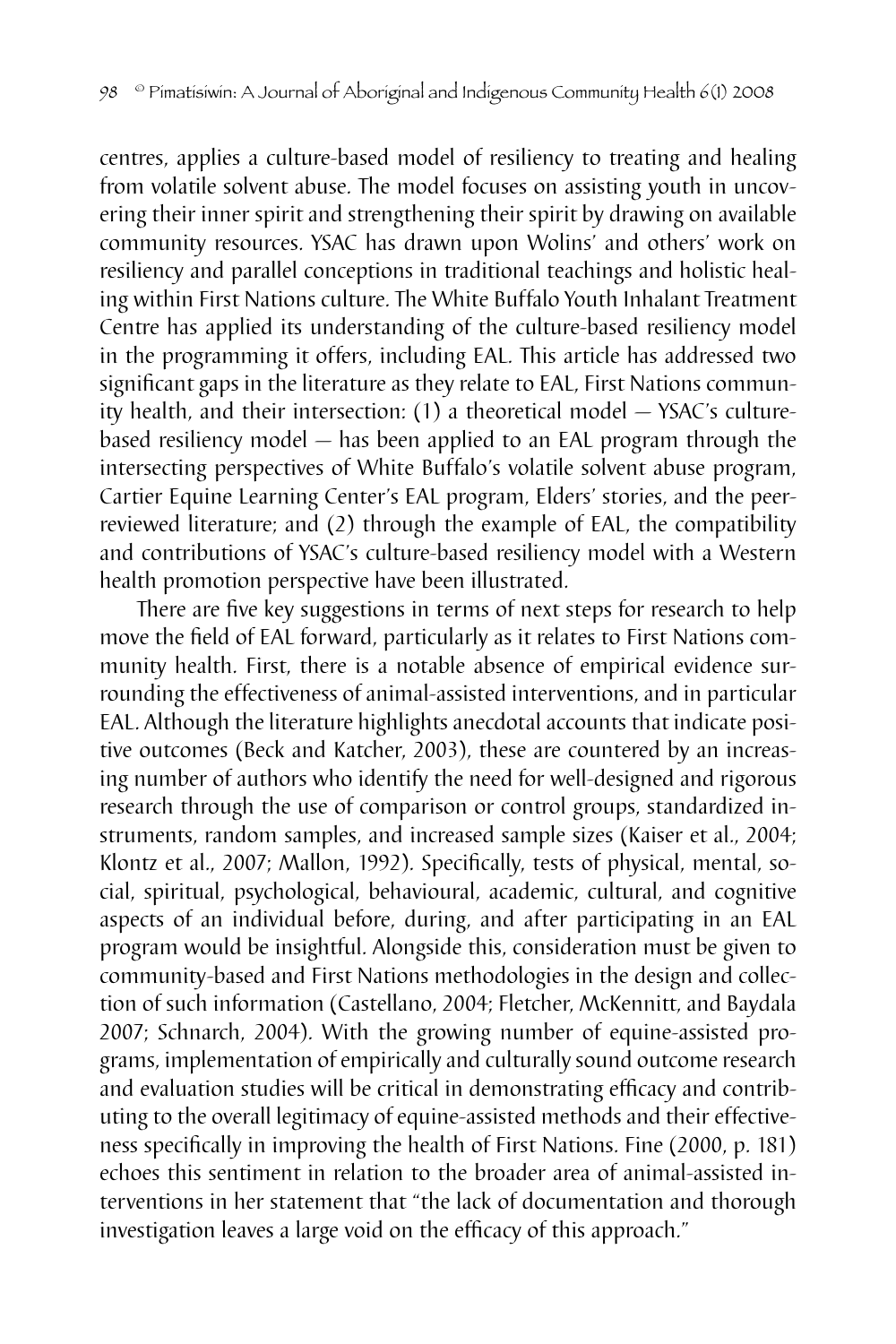Second, as noted, there is a serious absence of theoretical models and frameworks within both the broad area of animal-assisted and more specifically equine-assisted interventions (Brouillette, 2006; Ewing et al., 2007; Reimer, 1999). According to Kruger and Serpell (2006, p. 27), a key concern cited in the literature is that "[t]he field of animal-assisted interventions currently lacks a unified, widely accepted, or empirically supported theoretical framework for explaining how and why relationships between humans and animals are potentially therapeutic." Although there is an array of diversity in the various animal-assisted interventions, and within equine interventions specifically (e.g., EAL, Therapeutic Riding, Hippotherapy, and Equine Assisted Psychotherapy), it is important that there be consistency in understanding for the validity of the field generally. For example, a theory that explains the nature of the change process brought about by EAL is virtually nonexistent. For programs that are built on a theoretical foundation, it is important that this be documented and evaluated within the peer-reviewed literature. Alongside this concern, it is equally important to develop, document, and evaluate the topic-specific and cultural competence of such programs for the populations they are being offered to (e.g., First Nations youth who abuse volatile solvents). This is particularly important in Western Canada, where there is an increasing use of equine-assisted programs with "at risk" First Nations and Métis youth.

Third, in viewing itself as a nurturing community, White Buffalo is considering how an EAL program may contribute to community building beyond its residential treatment centre into the surrounding Sturgeon Lake First Nation. This idea is based on White Buffalo's and other community organizations' positive experiences with EAL through the Cartier Equine Assisted Learning Program. The development of EAL is envisioned as part of a larger health plan to increase the emotional, mental, physical, and spiritual wellness of the Sturgeon Lake First Nations community. In particular, EAL in combination with cultural programming could be a means to address an underserved segment of the community where the effects of drugs and alcohol are identified. As well, having the program directed and "owned" by the Sturgeon Lake First Nation supports self-governance and could be a viable means of improving its social, political, and economic well-being.

Fourth, diversity as it relates to EAL needs to be accounted for. For example, the question of how gender relates to the horse generally, and EAL specifically, should be examined. The White Buffalo Youth Inhalant Treatment Centre is an all-female program, and different mastery skills are associated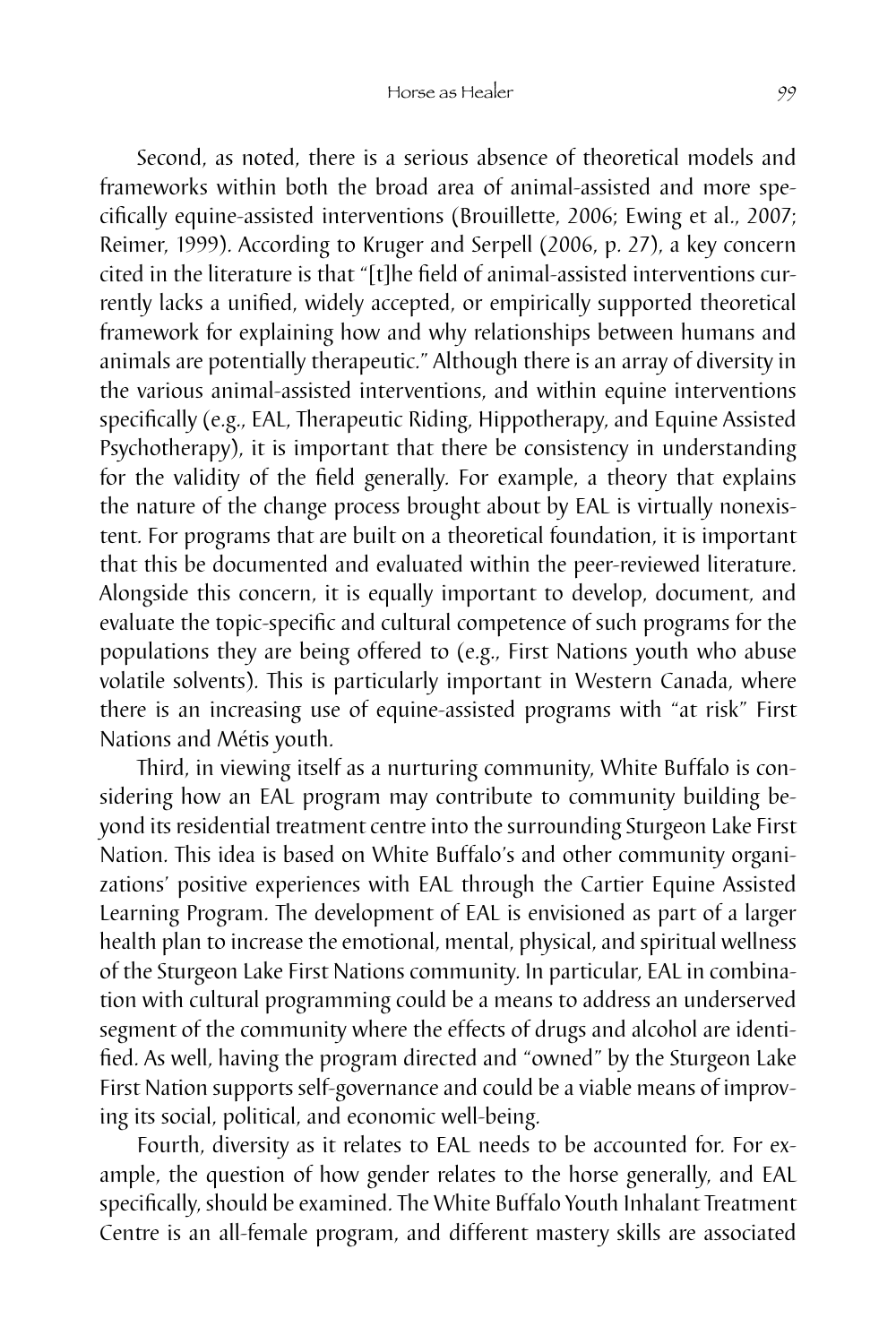with males and females in First Nations culture (e.g., female nurturance). This is consistent with the literature that examines animals and gender specific nurturing behaviour in children; it is an identified area in need of further study (Mallon, 1992). A further example is that similarities and differences in the cultural role and understanding of the horse and teachings among First Nations in Canada need to be accounted for (e.g., draw upon Elders' knowledge).

A fifth and final recommended next step for the future, although on a grander scale, is testing the applicability of YSAC's culture-based resiliency model within White Buffalo's use of the EAL specifically, and the substance abuse field generally. We have highlighted in this article the compatibility between YSAC's culture-based model of resiliency and a Western health promotion approach. Although they are not equitable, they complement one another. Both account for the individual and community in their approaches to understanding and responding to health needs. And YSAC's model further contributes the understanding that the concepts of inner spirit and community cannot be disentangled from one another, as is commonly done within a Western worldview. An individual's inner spirit is intertwined with family, community, and the land. It follows that there is much to be learned from YSAC's holistic approach to treatment and healing that can be of assistance to both First Nations and Western health promotion responses to substance abuse. An innovative approach, such as EAL with First Nations youth who abuse solvents, may be a mechanism to promote this.

### References

- Adlaf, E., Begin, P., and Sawka, E. (2005). *Canadian Addiction Survey (CAS): A National Survey of Canadians' Use of Alcohol and other Drugs. Prevalence of Use and Related Harms. Detailed Report*. Ottawa: Canadian Centre on Substance Abuse — specialized data runs.
- Adlaf, E. and Paglia, A. (2003). *Drug Use among Ontario Students 1977-2003. Detailed OSDUS Findings.* Toronto: Centre for Addiction and Mental Health.
- Alberta Alcohol and Drug Abuse Commission. (2003). *The Alberta Youth Experience Survey 2002: The Use and Abuse of Illicit Drugs among Alberta Youth.* Edmonton: Alberta Alcohol and Drug Abuse Commission.
- Albright, J., Lebovitz, B., Lipson, R., and Luft, J. (1999). Upper aero-digestive tract frostbite complicating volatile substance abuse. *International Journal of Pediatric Otorhinolaryngology 49*(1):63–67.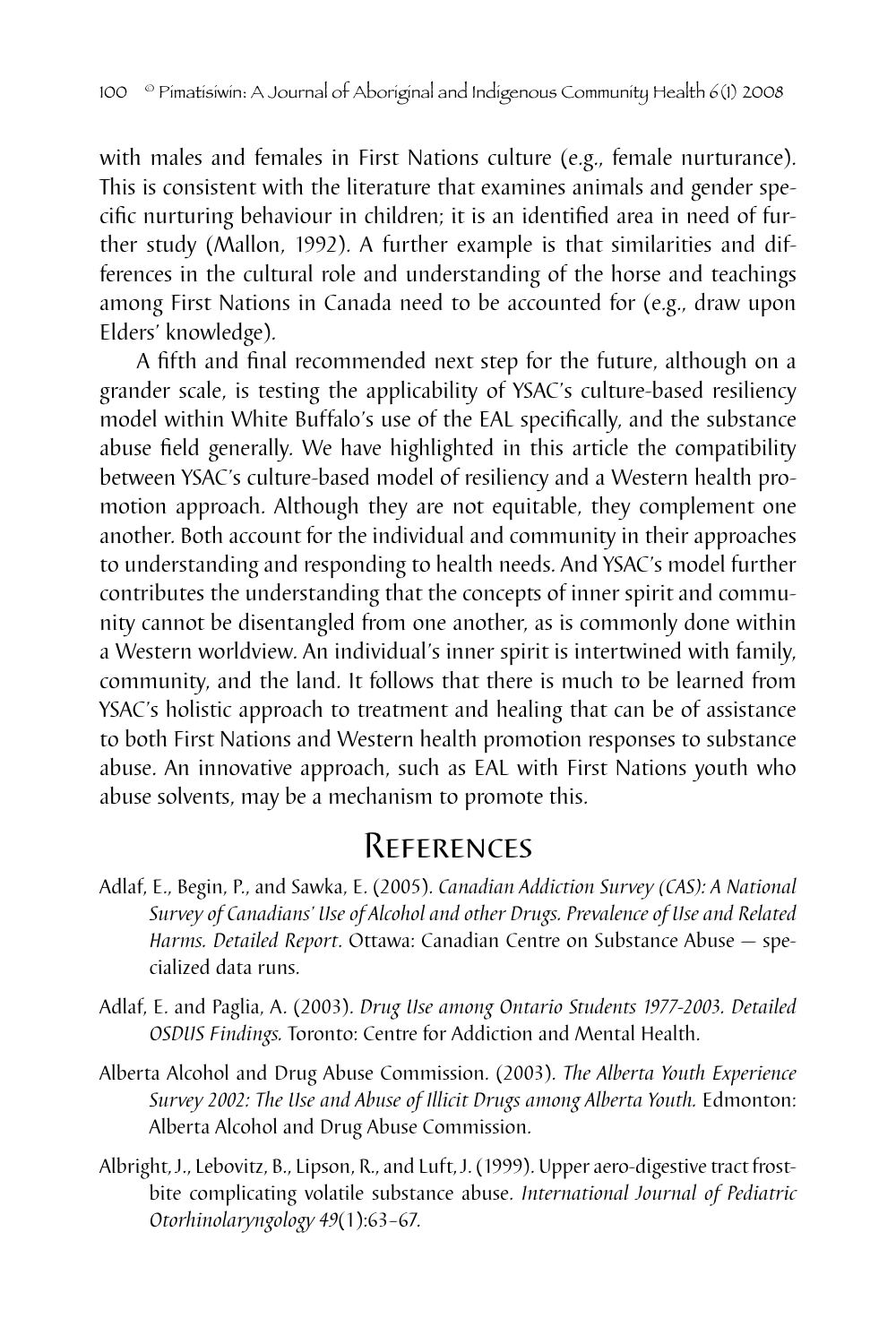- Assembly of First Nations. (2006). *First Nations' Wholistic Approach to Indicators.* Meeting on Indigenous Peoples and Indicators of Well-Being. Aboriginal Policy Conference, Ottawa.
- Ballard, M. (1998). Inhalant abuse: A call for attention. *Journal of Addictions and Offender Counselling 19*(1):28–32.
- Banai, Eddy Benton, Grand Chief of the Three Fires. (n.d.). Lodge of the Midewiwin people. Oral tradition.
- Barcelo, A., Jones, B., and Grobe, C. (1998). *Provincial Student Drug Use Survey. Highlights 1998.* New Brunswick: New Brunswick Department of Health and Community Services.
- Basu, D., Jhirwal, O., Singh, J., Kumar, S., and Mattoo, S. (2004). Inhalant abuse by adolescents: A new challenge for Indian physicians. *Indian Journal of Medical Sciences 58*(6):245–249.
- Bates, B., Blenkinship, S., Boreham, R., Hills, A., McGee, A., Sinclair, R. and Speight, S. (2005). *Smoking, Drinking and Drug Use among Young People in England in 2004.* Leeds: Health and Social Care Information Centre.
- Beauvais, F. (1990). *Inhalant Abuse Among Sioux Indians.* Bea Medicine Department of Anthropology. Unpublished manuscript.
- Beck, A. and Katcher, A. (2003). Future directions in human-animal bond research. *American Behavioural Scientist 47*(1):79–93.
- Best, D., Manning, V., Gossop, M., Witton, J., Floyd, K., Rawaf, S. and Strang, J. (2004). Adolescent psychological health problems and delinquency among volatile substance users in a school sample in South London. *Drugs: Education, Prevention and Policy 11*(6):473–482.
- Brouillette, M.A. (2006). The psychological impact of equine-assisted therapy on special education students. Minneapolis, MN: Walden University, Master's Thesis.
- Cairney, S., Maruff, P., Burns, C., and Currie, B. (2002). The neurobehavioural consequences of petrol (gasoline) sniffing. *Neuroscience and Bio-behavioural Reviews 26*(1):81–89.
- Campbell-Begg, T. (1998). Promotion of transactions during animal-assisted group therapy with individuals who are recovering from chemical addictions. New York: D'Youville College.
- Canadian Centre on Substance Abuse and the Centre for Addiction and Mental Health. (1994). *Canadian Profile. Alcohol, Tobacco and Other Drugs.* Ottawa: Canadian Centre on Substance Abuse.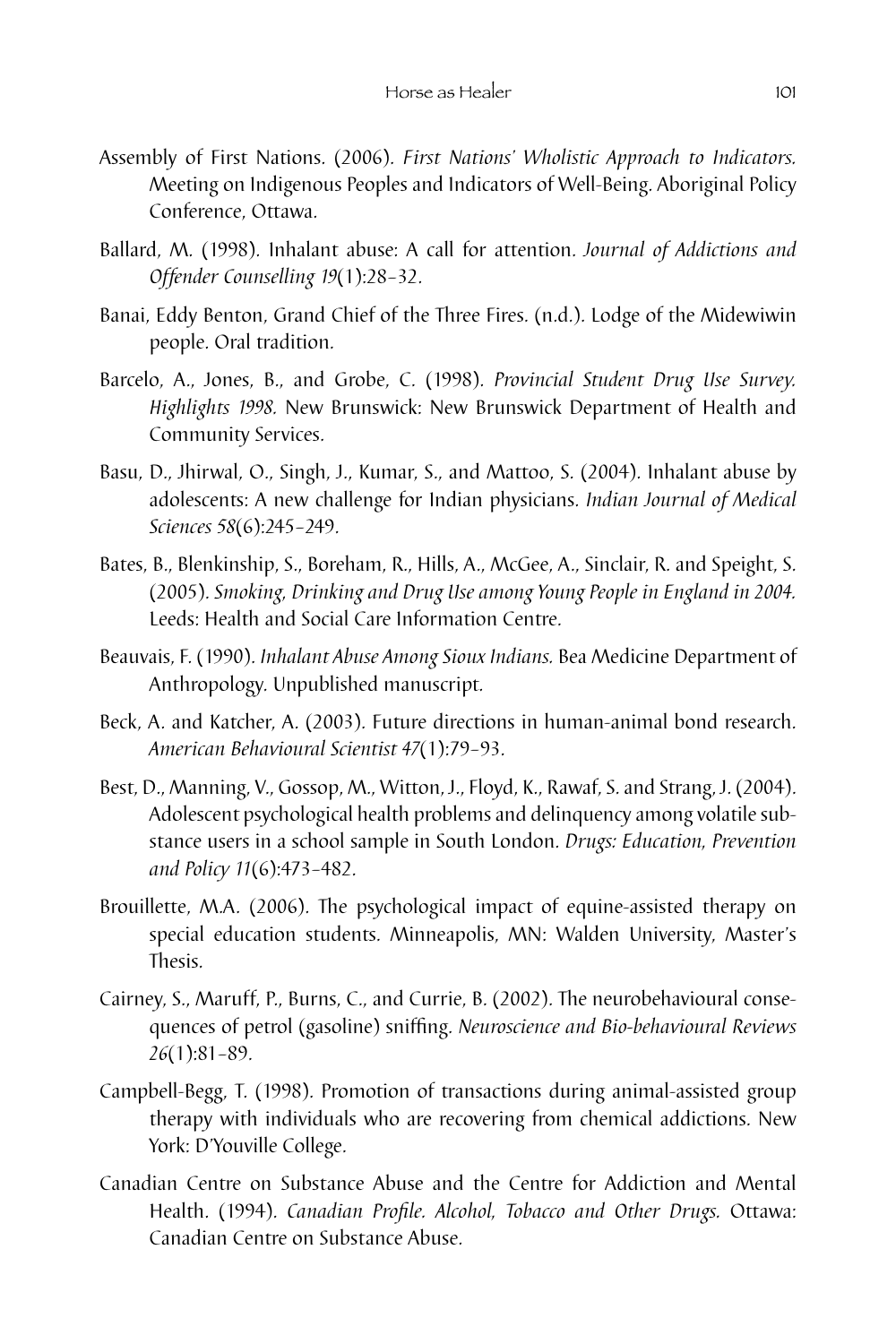- Carroll, A., Houghton, S., and Odgers, P. (1998). Volatile solvent use among western Australian adolescents. *Adolescence 33*(132):877–889.
- Castellano, M. (2004). Ethics of Aboriginal research. *Journal of Aboriginal Health. 1*(1):98–114.
- Corbett, J., Akhtar, P., Currie, D., and Currie, C. (2005) *Scottish Schools Adolescent Lifestyle and Substance Use Survey (SALSUS) National Report. Smoking, Drinking and Drug Use among 13 and 15 Year Olds in Scotland in 2004.* Edinburgh, Scotland: The Child and Adolescent Health Research Unit, The University of Edinburgh.
- Dell, C. and Beauchamp, T. (2006). *Youth Volatile Solvent Abuse: Frequently Asked Questions.* Ottawa: Canadian Centre on Substance Abuse.
- Dell, C. and Graves, G. (2005). *[Designing a Tool to Measure the Impact of Client Length](http://www.ccsa.ca/NR/rdonlyres/7B49ADE0-C77F-4B2C-AA08-E6F053C2095A/0/ccsa0111382005.pdf) [of Stay on Treatment Outcome: Overview](http://www.ccsa.ca/NR/rdonlyres/7B49ADE0-C77F-4B2C-AA08-E6F053C2095A/0/ccsa0111382005.pdf)*. Ottawa: Canadian Centre on Substance Abuse.
- Dell, C., Hopkins, C., and Dell, D. (2005). Resiliency and holistic inhalant abuse treatment. *Journal of Aboriginal Health* March, pp. 4-12.
- Dell, C., Ogborne, A., Begin, P., Roberts, G., Ayotte, D., Blouin, M., and Dell, D. (2003). *[Youth Residential Solvent Treatment Program Design: An Examination of](http://www.ccsa.ca/NR/rdonlyres/6BB1F5C1-64FC-4920-80EE-6F1E6DD061F1/0/extl0038812003.pdf) [the Role of Program Length and Length of Client Stay](http://www.ccsa.ca/NR/rdonlyres/6BB1F5C1-64FC-4920-80EE-6F1E6DD061F1/0/extl0038812003.pdf)*. Ottawa: Canadian Centre on Substance Abuse.
- Dewey, S. (2002). Huffing: What parents should know about inhalant abuse. *Reclaiming Children and Youth 11*(3):150–151.
- Dinwiddie, S. (1994). Abuse of inhalants: A review. *Addiction 89*(8):925–939.
- Drawe, H.L. (2001). An animal-assisted therapy program for children and adolescents with emotional and behavioural disorders. *Dissertation Abstracts International: Section B: The Science and Engineering 61*(11–B):6130.
- Equine Assisted Growth and Learning Association. Date last accessed March 12, 2008; <http://www.eagala.org>
- Etsten, D. (2005). Q & A: Common questions about solvent use among Aboriginal youth. *CrossCurrents: The Journal of Addiction and Mental Health.* Ontario: Centre for Addiction and Mental Health. Date last accessed May 4, 2008: http://www.camh.net/Publications/Cross\_Currents/Summer\_2005/solventabuse\_crcusummer05.html
- Ewing, C., MacDonald, P., Taylor, M., and Bowers, M. (2007). Equine-facilitated learning in youths with severe emotional disorders: A quantitative and qualitative study. C*hild and Youth Care Forum 36*:59–72.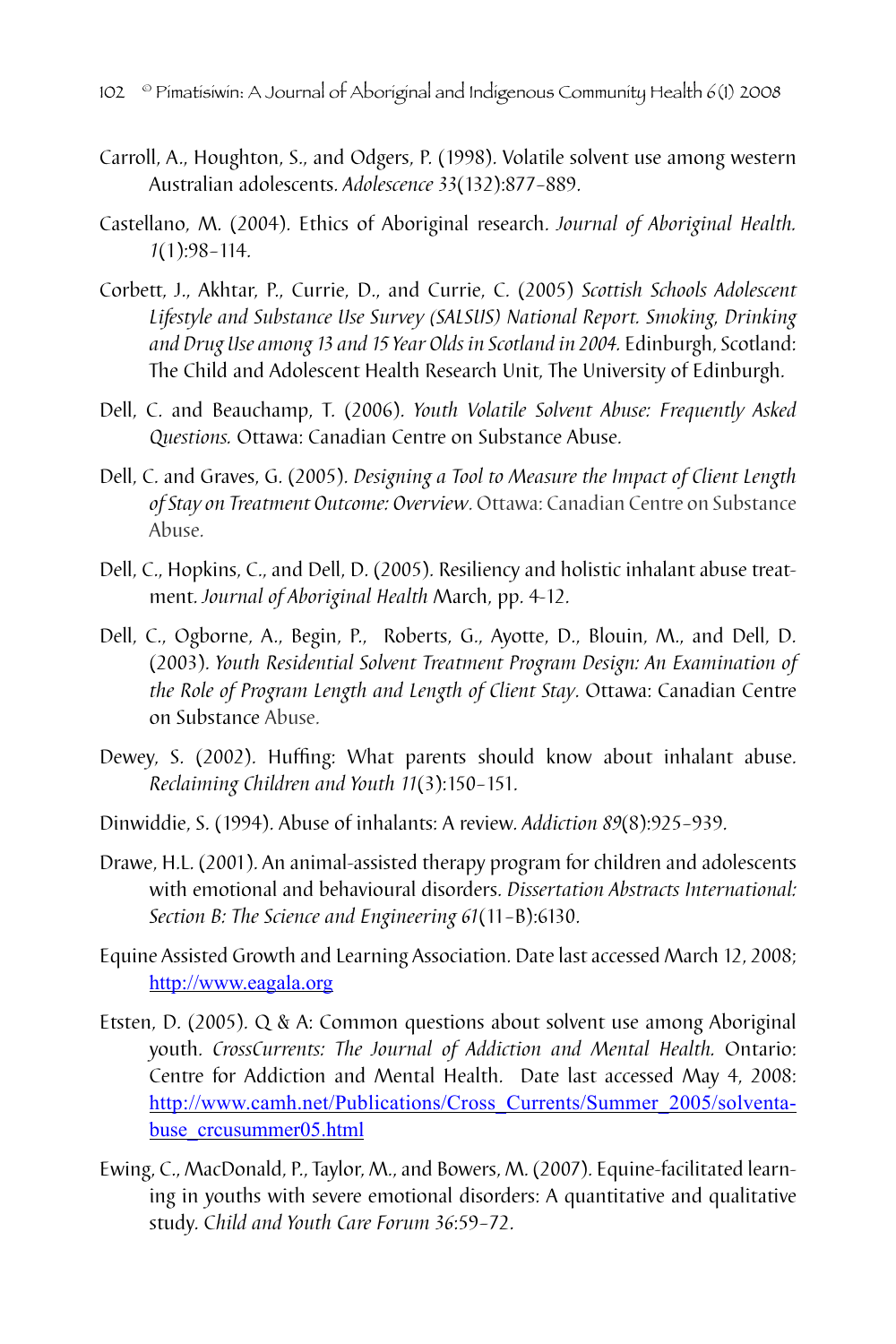- Fine, A. (2000). *Animal-assisted Therapy: Theoretical Foundations and Guidelines for Practice*. San Diego, CA: Academic Press.
- Fletcher, F., McKennitt, D., and Baydala, L. (2007). Community capacity building: An Aboriginal exploratory case study*. Pimatisiwin: A Journal of Aboriginal and Indigenous Community Health 5*(2):9–31.
- Frame, D. (2006). Practices of therapists using equine facilitated/assisted psychotherapy in the treatment of adolescents diagnosed with depression: A qualitative study. Unpublished doctoral dissertation. New York University School of Social Work.
- Graham, J. (2007). An evaluation of equine-assisted wellness in those suffering from catastrophic loss and emotional fluctuations. Unpublished doctoral dissertation, University of Utah, Salt Lake City.
- Hallberg, L. (2004). Not just horse'n around? Evaluating equine assisted psychotherapy as a therapeutic intervention in a mental health setting. Unpublished master's project. Regina, SK: University of Regina.
- Hayden, A. (2005). An exploration of the experience of adolescents who participated in equine-facilitated psychotherapy: A resiliency perspective. Unpublished doctoral dissertation. San Diego: Alliant International University.
- Horses and Humans Research Foundation About EAAT. Date last accessed Mar. 27, 2008. http://www.horsesandhumans.org/About EAAT Terminology.html
- Howard, M., Balster, R., Cottler, L., Wu, L., and Vaughn, M. (2008). Inhalant use among incarcerated adolescents: Prevalence, characteristics, and predictors of use. *Drug and Alcohol Dependence 93*: 197–209*.*
- Howard, M., and Jenson, J. (1999). Inhalant use among antisocial youth: Prevalence and correlates. *Addictive Behaviours 24*:59–74.
- Iannone, V. (2003). Evaluation of a vocational and therapeutic riding program for severely emotionally disturbed adolescents. Unpublished doctoral dissertation. Washington: The Catholic University of America.
- Jacobs, A. and Ghodse, A. (1998). Delinquency and regular solvent abuse: An unfavourable combination? *British Journal of Addiction 83*(8):965–968.
- Janezic, T. (1997). Burns following petrol sniffing. *Burns 23*(1):78–80.
- Johnson, C.M. (2001). *Relationships with Animals as a Component of the Healing Process: A Study of Child Abuse Survivors*. Ohio: The Union Institute.
- Jumper-Thurman, P. and Beauvais, F. (1997). Treatment of volatile solvent abusers. *Substance Use and Misuse 32*(12/13):1883–1888.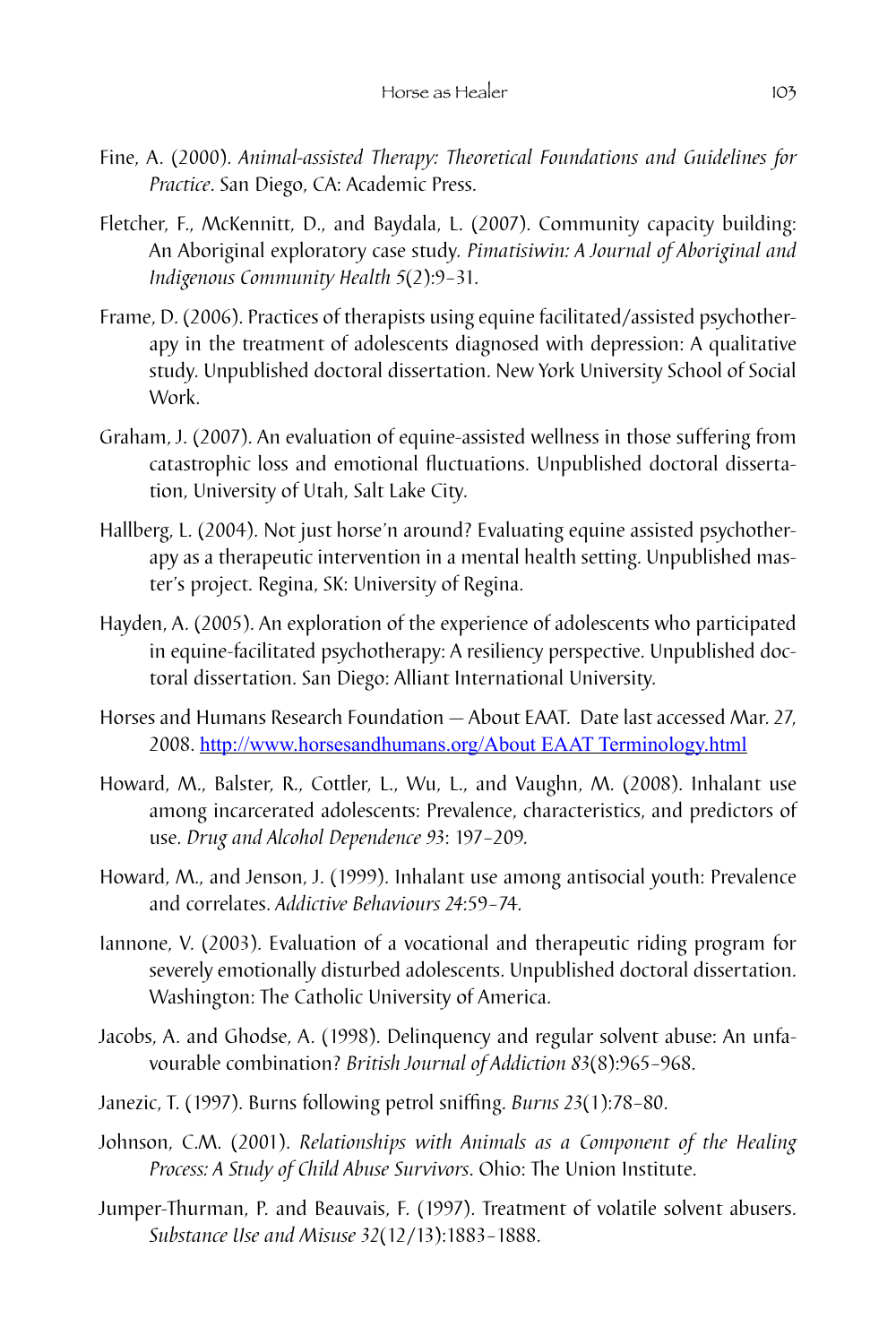- Kaiser, L., Spence, L., Lavergne, A., and Vanden Bosch, K. (2004). Can a week of therapeutic riding make a difference? A pilot study. *Anthrozoos 17*(1):63–72.
- Karol, J. (2007). Applying a traditional psychotherapy model to equine-facilitated psychotherapy (EFP): Theory and method. *Clinical Child Psychology and Psychiatry 12*(1):77–90.
- Kersten, G. and Thomas, L. (1997). Straight from the horse's mouth: The truth about equine-assisted therapy. *The Counsellor* November/December: 25.
- Klontz, B., Bivens, A., Leinart, D., and Klontz, T. (2007). The effectiveness of equineassisted experiential therapy: Results of an open clinical trial. *Society and Animals 15*:257–267.
- Kruger, K. and Serpell, J. (2006). Animal-assisted interventions in mental health: Definitions and theoretical foundations. In A. Fine (Ed.), *Handbook on Animal*assisted Therapy: Theoretical Foundations and Guidelines for Practice (2<sup>nd</sup> ed.) (pp. 21–38). San Diego: Academic Press.
- Kurtzman, T., Otsuka, K., and Wahl, R. (2001). Inhalant abuse by adolescents. *Journal of Adolescent Health 28*(3):170–180.
- Latella, D. (2003). Animals as a therapeutic modality: A curriculum model for occupational therapy. Bridgeport, CT: University of Bridgeport.
- Lawrence, E. (1998). Human and horse medicine among some Native American groups. *Agriculture and Human Values 15*(2):133–138.
- Lefkowitz, C.I., Prout, M., Bleiberg, J., Paharia, I., Debiak, D. (2005). Animal-assisted prolonged exposure: A treatment for survivors of sexual assault suffering posttraumatic stress disorder. *Society and Animals 13*(4):275–295.
- Levinson, B. (1984). Human/companion animal therapy. *Journal of Contemporary Psychotherapy 14*(2):131–143.
- Liu, J., Jones, B., Grobe, C., Balrom, C., and Poulin, C. (2002). *New Brunswick Student Drug Use Survey 2002. Highlights Report.* New Brunswick: Department of Health and Wellness.
- MacKinnon, T. (2007). *At the Heart of Equine-Assisted Learning.* Saskatchewan: M.E.S. Ltd.
- Mallon, G. (1992). Utilization of animals as therapeutic adjuncts with children and youth: A review of the literature. *Child and Youth Care Forum 21*(1):53–67.
- Manitoba Office of the Children's Advocate. (2003). Pauingassi First Nation report on solvent abuse. Sourced in "Manitoba's sniff crisis has given birth to a tragic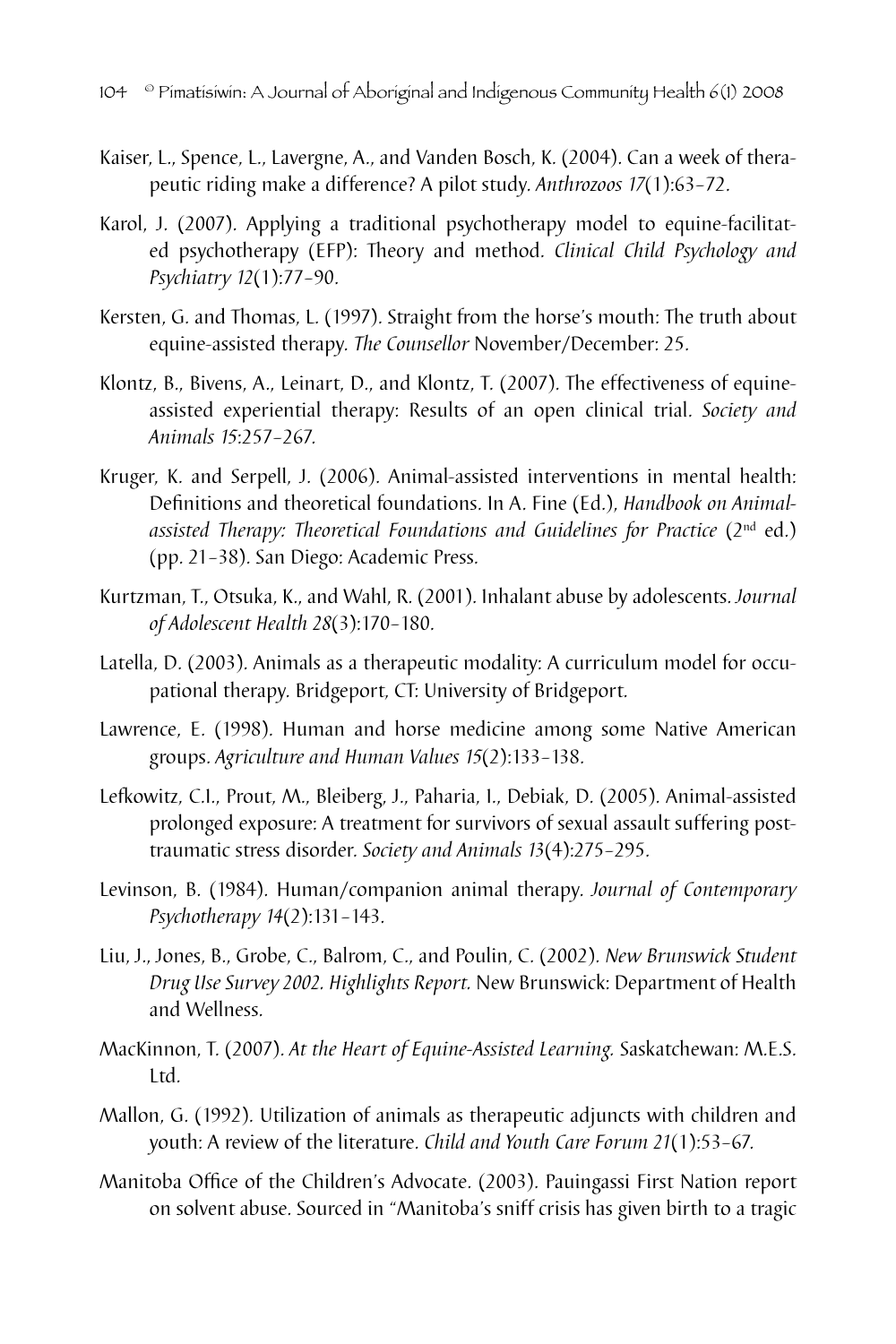trend ... Babies that smell like gas." *Winnipeg Free Press*, Wednesday, August 24, 2005: A1–A2.

- McNicholas, J. and Collis, G. (2006). Animals as social supports: Insights for understanding animal-assisted therapy. In A. Fine (Ed.), *Handbook on Animal-assisted Therapy: Theoretical Foundations and Guidelines for Practice* (2<sup>nd</sup> ed.) (pp. 49-71). San Diego: Academic Press.
- Morrison, M. (2007). Health benefits of animal-assisted interventions. *Complementary Health Practice Review 12*(1):51–62.
- Mosher, C., Rotolo, T., Phillips, D., Krupski, A., and Stark, K. (2004). Minority adolescents and substance use risk/protective factors: A focus on inhalant use. *Adolescence 39*:489–502.
- National Drug Abuse Information Centre. (1998). Deaths due to volatile solvent abuse. *Stat Update, Number 8.*
- North American Riding for the Handicapped Association, Inc. Date last accessed, March 2, 2008: <http://www.narha.org>
- Perron, B. and Loiselle, J. (2003). *Enquête québécoise sur le tabagisme chez les élèves du secondaire (2002). Ou en sont les jeunes face au tabac, a l'alcool, aux drogues et au jeu?* Montreal: Institute de la Statistique du Quebec
- Public Health Agency of Canada. (2004). What is the Population Health Approach? Accessed February 29, 2008: [http://www.phac-aspc.gc.ca/ph-sp/phdd/approach/](http://www.phac-aspc.gc.ca/ph-sp/phdd/approach/approach.html#health) [approach.html#health](http://www.phac-aspc.gc.ca/ph-sp/phdd/approach/approach.html#health)
- Reichert, E. (1998). Individual counselling for sexually abused children: A role for animals and storytelling. *Child and Adolescent Social Work Journal 15*(3):177–185.
- Reimer, D. (1999). Pet-facilitated therapy: An initial exploration of the thinking and theory behind an innovative intervention for children in psychotherapy. West Roxbury, MA: Massachusetts School of Professional Psychology.
- Research Group on Drug Use. (2004). *Drug Use in Toronto.* Toronto: Toronto Public Health.
- Resiliency Center. (2002). The Resiliency Center *Definitions* [http://www.resiliencycen](http://www.resiliencycenter.com/definitions.html)[ter.com/definitions.htm](http://www.resiliencycenter.com/definitions.html)l
- Rothe, E., Vega, B., Torres, R., Soler, S., and Pazos, R. (2005). From kids and horses: Equine facilitated psychotherapy for children. *International Journal of Clinical and Health Psychology 5*(2):373–383.
- Saskatchewan Horse Federation. Date last accessed Mar. 27, 2008. http://www.saskhorse.ca/pages/about.php